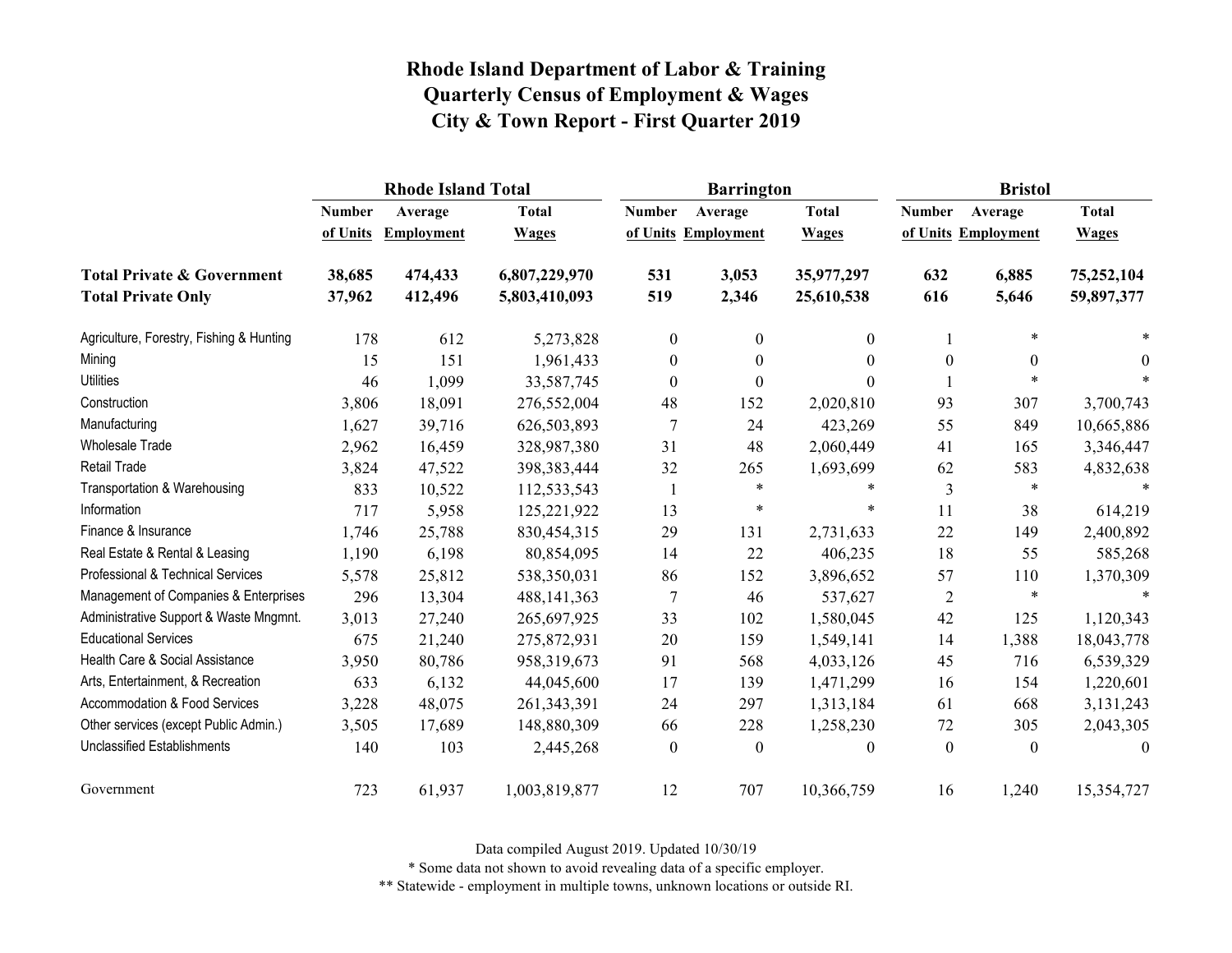|                                          |                  | <b>Burrillville</b> |                  |                  | <b>Central Falls</b> |                  | Charlestown             |                     |              |
|------------------------------------------|------------------|---------------------|------------------|------------------|----------------------|------------------|-------------------------|---------------------|--------------|
|                                          | <b>Number</b>    | Average             | <b>Total</b>     | <b>Number</b>    | Average              | <b>Total</b>     | <b>Number</b>           | Average             | <b>Total</b> |
|                                          |                  | of Units Employment | <b>Wages</b>     |                  | of Units Employment  | <b>Wages</b>     |                         | of Units Employment | <b>Wages</b> |
| <b>Total Private &amp; Government</b>    | 319              | 3,551               | 38,935,205       | 302              | 2,987                | 29,886,833       | 237                     | 1,498               | 17,097,171   |
| <b>Total Private Only</b>                | 303              | 2,637               | 27,638,613       | 293              | 2,350                | 21,529,184       | 222                     | 1,280               | 14,472,808   |
| Agriculture, Forestry, Fishing & Hunting | $\overline{2}$   | $\ast$              | $\ast$           |                  | $\ast$               | *                | $\overline{2}$          | *                   |              |
| Mining                                   | $\mathbf{0}$     | $\theta$            | 0                | $\theta$         | $\theta$             | $\theta$         |                         | $\ast$              |              |
| <b>Utilities</b>                         | 2                | $\ast$              | $\ast$           | 0                | 0                    | $\Omega$         | $\theta$                | $\boldsymbol{0}$    | $\Omega$     |
| Construction                             | 75               | 251                 | 3,349,841        | 55               | 155                  | 1,569,731        | 49                      | 171                 | 2,297,381    |
| Manufacturing                            | 14               | 678                 | 9,252,857        | 27               | 559                  | 5,556,593        | 3                       | 254                 | 3,114,844    |
| <b>Wholesale Trade</b>                   | 19               | 66                  | 1,047,286        | 3                | 23                   | 376,410          | 11                      | 20                  | 444,284      |
| <b>Retail Trade</b>                      | 19               | 164                 | 1,146,263        | 48               | 261                  | 2,105,185        | 22                      | 124                 | 1,030,024    |
| Transportation & Warehousing             | 3                | 58                  | 467,209          | 13               | 34                   | 244,817          |                         | $\ast$              | $\ast$       |
| Information                              | 4                | 27                  | 171,797          |                  | *                    | $\ast$           | 6                       | 26                  | 157,822      |
| Finance & Insurance                      | 6                | 11                  | 209,032          | 6                | 31                   | 281,618          | 9                       | 90                  | 1,760,470    |
| Real Estate & Rental & Leasing           |                  | 8                   | 68,327           | 8                | 23                   | 179,090          | 9                       | 38                  | 498,702      |
| Professional & Technical Services        | 29               | 52                  | 776,285          | 9                | 28                   | 234,339          | 21                      | 42                  | 1,184,265    |
| Management of Companies & Enterprises    | $\boldsymbol{0}$ | $\boldsymbol{0}$    | $\boldsymbol{0}$ | $\theta$         | $\boldsymbol{0}$     | $\boldsymbol{0}$ | $\boldsymbol{0}$        | $\boldsymbol{0}$    | $\mathbf{0}$ |
| Administrative Support & Waste Mngmnt.   | 21               | 67                  | 746,463          | 18               | 213                  | 3,009,576        | 19                      | 35                  | 312,496      |
| <b>Educational Services</b>              | 4                | 9                   | 21,713           | 3                | 235                  | 2,803,004        | $\overline{\mathbf{3}}$ | 3                   | 33,735       |
| Health Care & Social Assistance          | 28               | 571                 | 5,552,044        | 38               | 399                  | 3,158,279        | 20                      | 209                 | 2,066,096    |
| Arts, Entertainment, & Recreation        | 6                | 21                  | 128,709          | $\boldsymbol{0}$ | $\mathbf{0}$         | $\boldsymbol{0}$ | 3                       | 24                  | 303,159      |
| Accommodation & Food Services            | 28               | 457                 | 1,906,188        | 37               | 282                  | 1,345,192        | 22                      | 193                 | 945,074      |
| Other services (except Public Admin.)    | 35               | 140                 | 1,304,658        | 26               | 99                   | 629,844          | 21                      | 36                  | 209,148      |
| <b>Unclassified Establishments</b>       |                  | $\ast$              | *                | $\mathbf{0}$     | $\theta$             | $\boldsymbol{0}$ | $\boldsymbol{0}$        | $\mathbf{0}$        | $\theta$     |
| Government                               | 16               | 914                 | 11,296,592       | 9                | 637                  | 8,357,649        | 15                      | 217                 | 2,624,363    |

Data compiled August 2019. Updated 10/30/19

\* Some data not shown to avoid revealing data of a specific employer.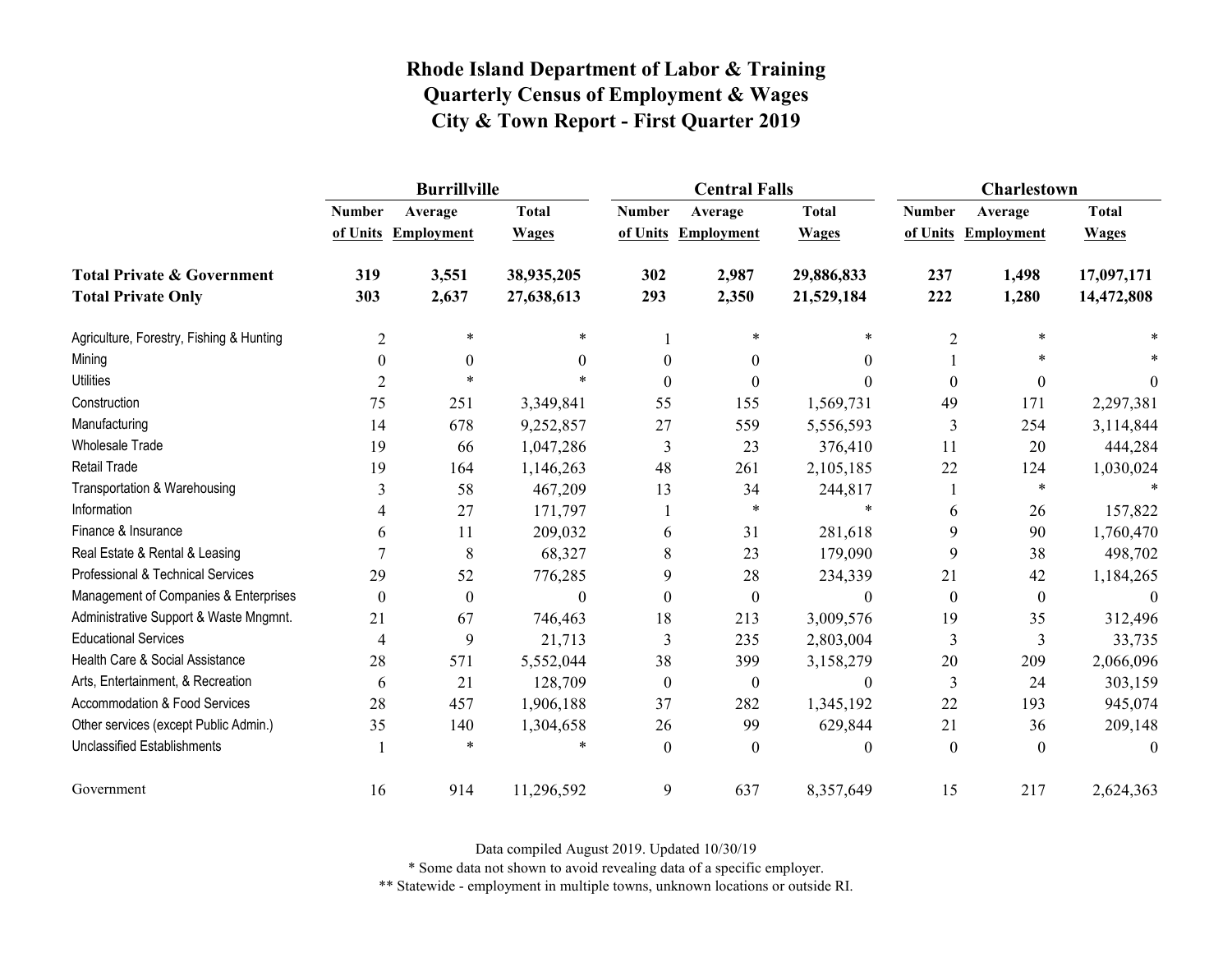|                                          | Coventry         |                   |                  |                  | Cranston            |              | Cumberland     |                     |              |
|------------------------------------------|------------------|-------------------|------------------|------------------|---------------------|--------------|----------------|---------------------|--------------|
|                                          | <b>Number</b>    | Average           | <b>Total</b>     | <b>Number</b>    | Average             | <b>Total</b> | <b>Number</b>  | Average             | <b>Total</b> |
|                                          | of Units         | <b>Employment</b> | <b>Wages</b>     |                  | of Units Employment | <b>Wages</b> |                | of Units Employment | <b>Wages</b> |
| <b>Total Private &amp; Government</b>    | 722              | 7,719             | 83,480,265       | 2,610            | 35,322              | 418,559,268  | 940            | 11,739              | 169,366,252  |
| <b>Total Private Only</b>                | 706              | 6,463             | 68,784,202       | 2,572            | 28,728              | 302,277,959  | 927            | 10,556              | 154,378,740  |
| Agriculture, Forestry, Fishing & Hunting | $\overline{2}$   | $\ast$            | $\ast$           | 13               | $\ast$              | $\ast$       |                | $\ast$              | $\ast$       |
| Mining                                   | $\boldsymbol{0}$ | $\boldsymbol{0}$  | $\mathbf{0}$     | $\sqrt{2}$       | *                   | $\ast$       |                | *                   |              |
| <b>Utilities</b>                         |                  | $\ast$            | $\ast$           | $\mathbf{0}$     | $\boldsymbol{0}$    | $\Omega$     | $\overline{2}$ |                     |              |
| Construction                             | 130              | 435               | 4,956,154        | 233              | 1,046               | 15,132,021   | 118            | 634                 | 12,866,529   |
| Manufacturing                            | 32               | 506               | 13,777,267       | 142              | 3,486               | 44,956,321   | 33             | 1,761               | 22,326,191   |
| <b>Wholesale Trade</b>                   | 32               | 286               | 7,815,174        | 168              | 1,650               | 27,622,386   | 61             | 656                 | 11,815,122   |
| <b>Retail Trade</b>                      | 93               | 1,728             | 13,092,078       | 302              | 4,925               | 41,878,325   | 83             | 943                 | 8,951,826    |
| Transportation & Warehousing             | 12               | 161               | 1,022,895        | 71               | 647                 | 7,007,803    | 24             | 750                 | 7,199,395    |
| Information                              | 7                | 11                | 258,106          | 35               | 302                 | 6,072,086    | 13             | 114                 | 1,674,522    |
| Finance & Insurance                      | 23               | 94                | 1,260,356        | 145              | 825                 | 15,507,951   | 43             | 163                 | 2,472,390    |
| Real Estate & Rental & Leasing           | 16               | 55                | 584,432          | 81               | 317                 | 5,506,916    | 39             | 124                 | 1,663,428    |
| Professional & Technical Services        | 58               | 282               | 4,721,986        | 305              | 2,274               | 40,336,148   | 143            | 344                 | 6,815,571    |
| Management of Companies & Enterprises    | 5                | 47                | 740,836          | 14               | 103                 | 1,960,539    | 13             | 1,240               | 38,991,082   |
| Administrative Support & Waste Mngmnt.   | 60               | 316               | 2,661,975        | 193              | 3,222               | 25,089,747   | 63             | 1,028               | 13,617,871   |
| <b>Educational Services</b>              | 11               | 90                | 595,876          | 33               | 244                 | 1,390,863    | 20             | 284                 | 2,954,681    |
| Health Care & Social Assistance          | 77               | 1,273             | 11,656,535       | 338              | 4,317               | 38,092,752   | 99             | 826                 | 8,258,270    |
| Arts, Entertainment, & Recreation        | 6                | 18                | 81,283           | 36               | 317                 | 1,672,829    | 12             | 76                  | 332,234      |
| Accommodation & Food Services            | 58               | 844               | 3,683,779        | 206              | 3,354               | 15,782,590   | 62             | 794                 | 3,834,290    |
| Other services (except Public Admin.)    | 83               | 309               | 1,843,176        | 255              | 1,634               | 13,622,553   | 97             | 594                 | 5,768,935    |
| <b>Unclassified Establishments</b>       | $\boldsymbol{0}$ | $\theta$          | $\boldsymbol{0}$ | $\boldsymbol{0}$ | $\theta$            | $\theta$     | $\mathbf{0}$   | $\mathbf{0}$        | $\theta$     |
| Government                               | 16               | 1,255             | 14,696,063       | 38               | 6,597               | 116,281,309  | 13             | 1,183               | 14,987,512   |

Data compiled August 2019. Updated 10/30/19

\* Some data not shown to avoid revealing data of a specific employer.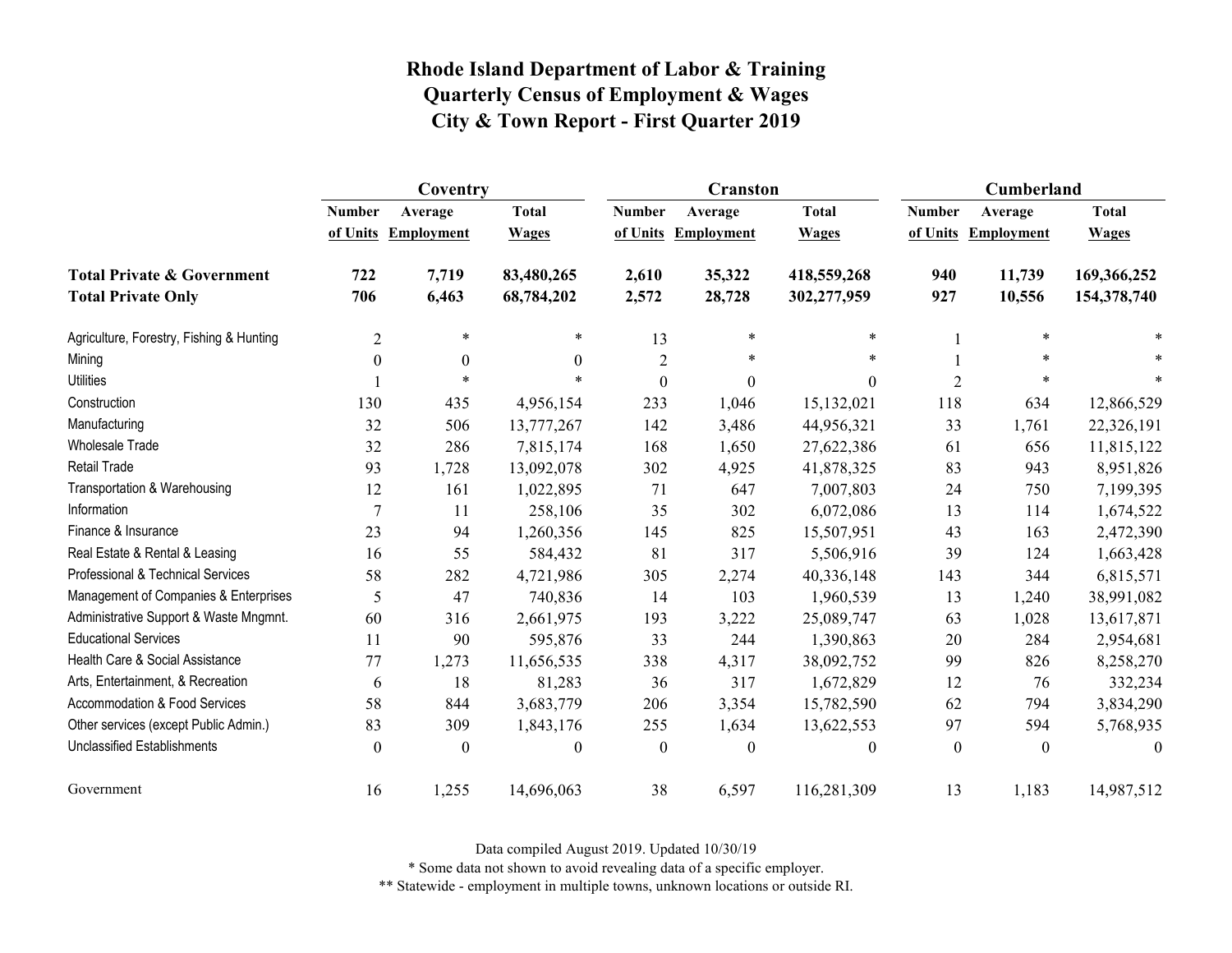|                                          | <b>East Greenwich</b> |                     |              |                  | <b>East Providence</b> |               | <b>Exeter</b>    |                     |              |
|------------------------------------------|-----------------------|---------------------|--------------|------------------|------------------------|---------------|------------------|---------------------|--------------|
|                                          | <b>Number</b>         | Average             | <b>Total</b> | <b>Number</b>    | Average                | <b>Total</b>  | <b>Number</b>    | Average             | <b>Total</b> |
|                                          |                       | of Units Employment | <b>Wages</b> |                  | of Units Employment    | <b>Wages</b>  |                  | of Units Employment | <b>Wages</b> |
| <b>Total Private &amp; Government</b>    | 814                   | 8,366               | 104,952,699  | 1,502            | 21,396                 | 255, 323, 755 | 186              | 1,594               | 16,025,540   |
| <b>Total Private Only</b>                | 801                   | 7,762               | 94,240,333   | 1,485            | 19,769                 | 230,735,005   | 181              | 1,510               | 15,187,156   |
| Agriculture, Forestry, Fishing & Hunting | $\overline{2}$        | $\ast$              | $\ast$       | $\boldsymbol{0}$ | $\boldsymbol{0}$       | $\mathbf{0}$  | 6                | 45                  | 234,078      |
| Mining                                   | $\boldsymbol{0}$      | $\boldsymbol{0}$    | $\mathbf{0}$ | $\boldsymbol{0}$ | $\boldsymbol{0}$       | $\theta$      | $\boldsymbol{0}$ | $\boldsymbol{0}$    | $\theta$     |
| <b>Utilities</b>                         | $\overline{2}$        | $\ast$              | $\ast$       | $\theta$         | $\theta$               | $\Omega$      | $\theta$         | $\mathbf{0}$        | $\Omega$     |
| Construction                             | 44                    | 195                 | 2,609,211    | 183              | 817                    | 12,613,107    | 40               | 92                  | 999,362      |
| Manufacturing                            | 21                    | 279                 | 4,586,164    | 84               | 2,287                  | 29,914,848    | 9                | 42                  | 596,366      |
| Wholesale Trade                          | 48                    | 169                 | 4,810,743    | 89               | 1,134                  | 17,540,489    | 10               | 32                  | 404,289      |
| Retail Trade                             | 59                    | 889                 | 7,820,587    | 125              | 1,785                  | 16,970,885    | 12               | 81                  | 768,558      |
| Transportation & Warehousing             | 6                     | 84                  | 546,424      | 28               | 363                    | 2,762,528     | 4                | 100                 | 628,834      |
| Information                              | 16                    | 79                  | 2,989,313    | 15               | 335                    | 5,861,264     | 3                | 8                   | 82,210       |
| Finance & Insurance                      | 58                    | 349                 | 8,164,231    | 102              | 2,434                  | 41,921,397    | 4                | 6                   | 63,081       |
| Real Estate & Rental & Leasing           | 32                    | 47                  | 440,436      | 45               | 215                    | 2,862,387     | $\tau$           | 11                  | 1,239,543    |
| Professional & Technical Services        | 157                   | 760                 | 16,633,947   | 205              | 1,212                  | 19,223,131    | 18               | 269                 | 4,903,373    |
| Management of Companies & Enterprises    | 8                     | 364                 | 8,300,615    | 10               | 61                     | 1,192,044     | 1                | $\ast$              | $\ast$       |
| Administrative Support & Waste Mngmnt.   | 45                    | 311                 | 2,787,239    | 117              | 1,014                  | 8,938,896     | 21               | 123                 | 1,566,094    |
| <b>Educational Services</b>              | 14                    | 720                 | 8,136,805    | 26               | 406                    | 3,957,402     | $\overline{2}$   | $\ast$              |              |
| Health Care & Social Assistance          | 128                   | 1,706               | 16,826,654   | 170              | 4,800                  | 50,995,923    | 11               | 229                 | 1,811,329    |
| Arts, Entertainment, & Recreation        | 9                     | 69                  | 348,867      | 30               | 516                    | 2,682,423     | 6                | 224                 | 468,258      |
| Accommodation & Food Services            | 77                    | 1,404               | 6,712,800    | 120              | 1,723                  | 7,779,758     | 15               | 188                 | 995,807      |
| Other services (except Public Admin.)    | 75                    | 318                 | 2,192,625    | 135              | 667                    | 5,512,578     | 12               | 49                  | 393,940      |
| <b>Unclassified Establishments</b>       | $\boldsymbol{0}$      | $\boldsymbol{0}$    | $\mathbf{0}$ | 1                | *                      | ∗             | $\boldsymbol{0}$ | $\mathbf{0}$        | $\theta$     |
| Government                               | 13                    | 603                 | 10,712,366   | 17               | 1,627                  | 24,588,750    | 5                | 84                  | 838,384      |

Data compiled August 2019. Updated 10/30/19

\* Some data not shown to avoid revealing data of a specific employer.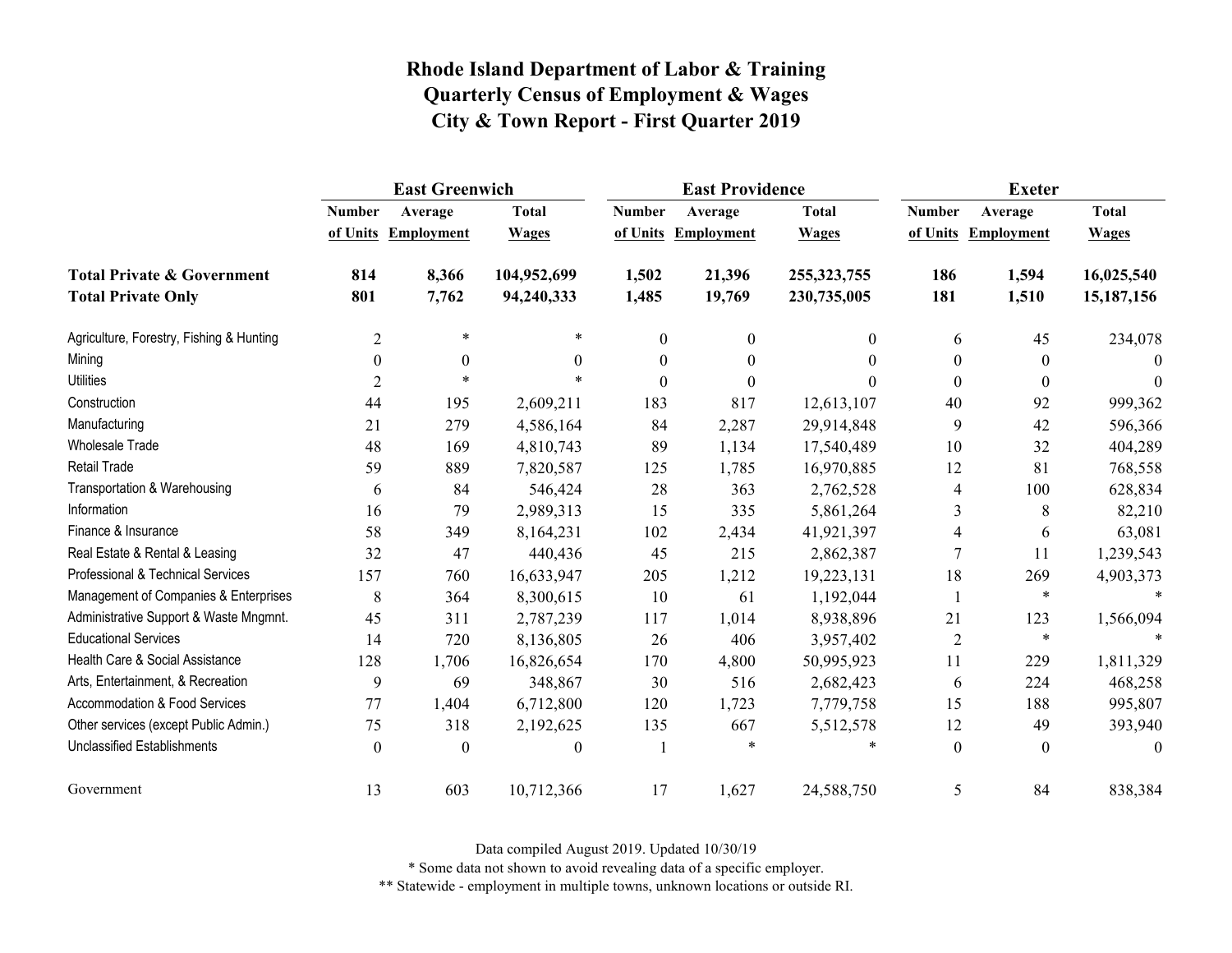|                                          | Foster         |                     |              |                  | Glocester           |                  | Hopkinton        |                     |              |
|------------------------------------------|----------------|---------------------|--------------|------------------|---------------------|------------------|------------------|---------------------|--------------|
|                                          | <b>Number</b>  | Average             | <b>Total</b> | <b>Number</b>    | Average             | <b>Total</b>     | <b>Number</b>    | Average             | <b>Total</b> |
|                                          |                | of Units Employment | <b>Wages</b> |                  | of Units Employment | <b>Wages</b>     |                  | of Units Employment | <b>Wages</b> |
| <b>Total Private &amp; Government</b>    | 98             | 386                 | 3,485,476    | 212              | 1,556               | 15,972,172       | 211              | 1,035               | 12,249,723   |
| <b>Total Private Only</b>                | 92             | 286                 | 2,271,722    | 195              | 1,061               | 9,031,235        | 199              | 904                 | 10,955,104   |
| Agriculture, Forestry, Fishing & Hunting | $\overline{2}$ | $\ast$              | *            | $\overline{2}$   | *                   | $\ast$           | 6                | *                   |              |
| Mining                                   | $\theta$       | $\theta$            | 0            | $\theta$         | $\theta$            | 0                |                  | $\ast$              |              |
| <b>Utilities</b>                         | $\Omega$       | $\theta$            | 0            | 0                | 0                   | $\Omega$         | $\theta$         | $\theta$            |              |
| Construction                             | 21             | 41                  | 435,674      | 54               | 123                 | 1,346,381        | 55               | 192                 | 2,211,934    |
| Manufacturing                            | 2              | $\ast$              | $\ast$       | 4                | 30                  | 307,358          | 17               | 203                 | 4,133,664    |
| <b>Wholesale Trade</b>                   | 5              | 8                   | 197,268      | 4                | 4                   | 92,009           | 8                | 17                  | 347,770      |
| <b>Retail Trade</b>                      |                | 27                  | 162,977      | 18               | 190                 | 1,151,348        | 20               | 106                 | 742,680      |
| Transportation & Warehousing             | 5              | 39                  | 311,290      | 6                | 66                  | 710,689          | $\boldsymbol{0}$ | $\mathbf{0}$        | $\Omega$     |
| Information                              |                | $\ast$              | $\ast$       | 4                | 21                  | 97,114           | 3                | 17                  | 59,142       |
| Finance & Insurance                      |                | ∗                   | *            | 9                | 26                  | 359,768          | 5                | 7                   | 119,992      |
| Real Estate & Rental & Leasing           |                | $\boldsymbol{0}$    | $\theta$     | 5                | 6                   | 51,232           | $\overline{2}$   | *                   | $\ast$       |
| Professional & Technical Services        | 11             | 16                  | 162,417      | 14               | 77                  | 1,352,252        | 12               | 37                  | 626,484      |
| Management of Companies & Enterprises    |                | $\ast$              | $\ast$       | $\boldsymbol{0}$ | $\theta$            | $\theta$         |                  | $\ast$              |              |
| Administrative Support & Waste Mngmnt.   | 10             |                     | 62,624       | 14               | 42                  | 342,522          | 18               | 14                  | 181,572      |
| <b>Educational Services</b>              |                | $\ast$              | $\ast$       | 3                | $\ast$              | $\ast$           |                  | $\ast$              |              |
| Health Care & Social Assistance          |                | 49                  | 384,773      | 19               | 228                 | 1,912,488        | 20               | 171                 | 1,549,621    |
| Arts, Entertainment, & Recreation        | 3              | 18                  | 97,596       | 3                | 4                   | 49,955           | 6                | 22                  | 79,347       |
| Accommodation & Food Services            | 6              | 29                  | 97,070       | 20               | 198                 | 756,986          | 9                | 73                  | 366,712      |
| Other services (except Public Admin.)    |                | 12                  | 63,822       | 16               | 39                  | 433,009          | 15               | 30                  | 207,813      |
| <b>Unclassified Establishments</b>       | $\theta$       | $\theta$            | 0            | $\mathbf{0}$     | $\theta$            | $\boldsymbol{0}$ | $\boldsymbol{0}$ | $\mathbf{0}$        | $\theta$     |
| Government                               | 6              | 100                 | 1,213,754    | 17               | 495                 | 6,940,937        | 12               | 131                 | 1,294,619    |

Data compiled August 2019. Updated 10/30/19

\* Some data not shown to avoid revealing data of a specific employer.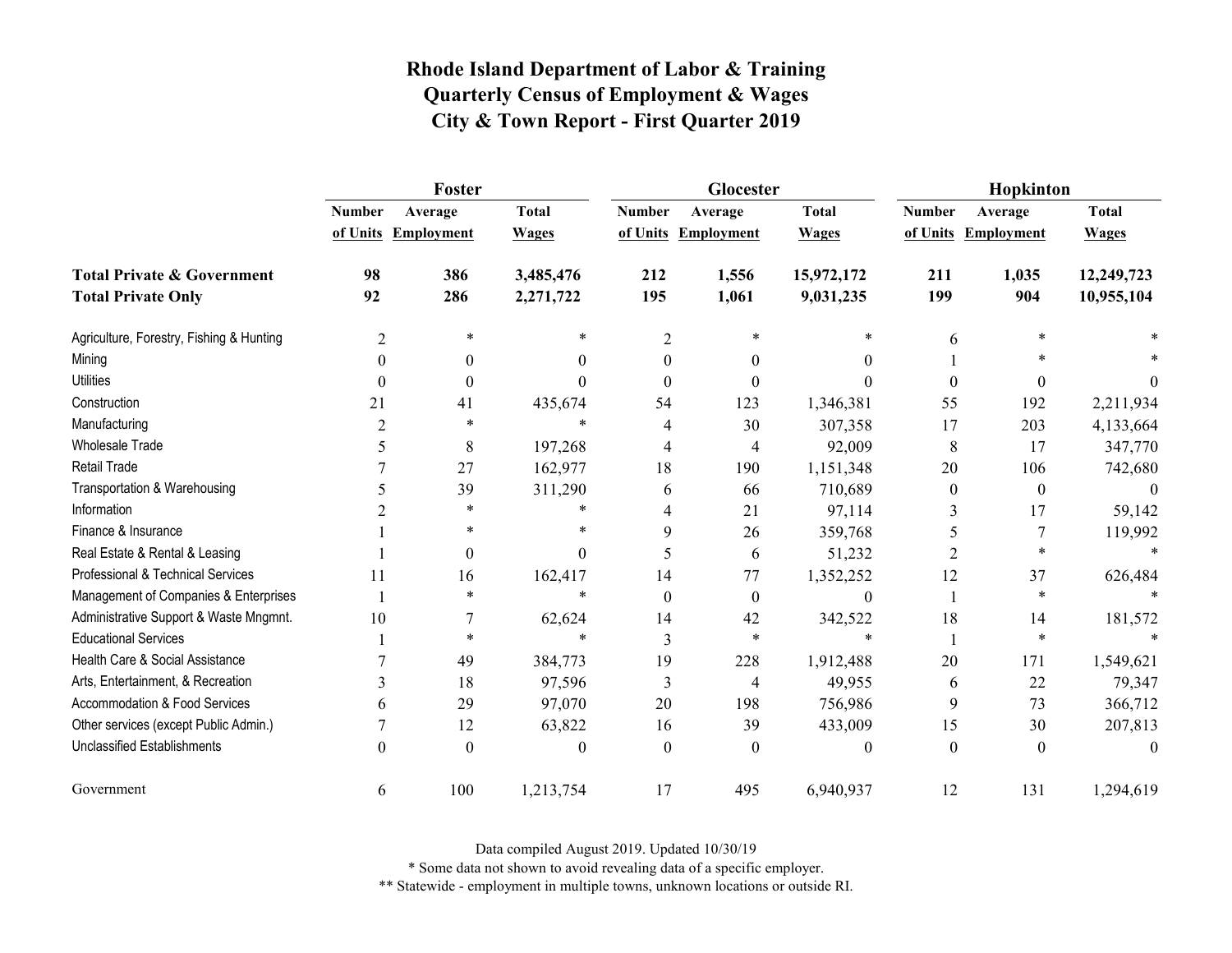|                                          | <b>Jamestown</b> |                     |                  |                  | <b>Johnston</b>  |                  | Lincoln          |                   |              |
|------------------------------------------|------------------|---------------------|------------------|------------------|------------------|------------------|------------------|-------------------|--------------|
|                                          | <b>Number</b>    | Average             | <b>Total</b>     | <b>Number</b>    | Average          | <b>Total</b>     | <b>Number</b>    | Average           | <b>Total</b> |
|                                          |                  | of Units Employment | <b>Wages</b>     | of Units         | Employment       | <b>Wages</b>     | of Units         | <b>Employment</b> | <b>Wages</b> |
| <b>Total Private &amp; Government</b>    | 223              | 1,117               | 12,740,529       | 1,116            | 15,959           | 257,054,936      | 801              | 15,496            | 235,742,862  |
| <b>Total Private Only</b>                | 208              | 783                 | 8,753,693        | 1,102            | 14,652           | 238,240,907      | 780              | 14,359            | 216,097,911  |
| Agriculture, Forestry, Fishing & Hunting | 4                | 14                  | 58,887           | 7                | 40               | 221,348          | 3                | 3                 | 26,400       |
| Mining                                   | 0                | $\boldsymbol{0}$    | $\theta$         |                  | $\ast$           | $\ast$           | $\boldsymbol{0}$ | $\boldsymbol{0}$  | $\theta$     |
| <b>Utilities</b>                         | 0                | $\theta$            | $\theta$         | $\overline{2}$   | $\ast$           | $\ast$           | 3                | 56                | 2,097,663    |
| Construction                             | 24               | 60                  | 712,553          | 175              | 856              | 12,466,640       | 101              | 868               | 12,779,968   |
| Manufacturing                            | 4                | 10                  | 122,813          | 65               | 820              | 7,703,970        | 41               | 1,894             | 30,586,077   |
| <b>Wholesale Trade</b>                   | 17               | 43                  | 1,280,326        | 41               | 288              | 4,507,654        | 59               | 507               | 8,157,396    |
| <b>Retail Trade</b>                      | 12               | 87                  | 505,348          | 143              | 1,721            | 14,085,965       | 56               | 896               | 10,663,596   |
| Transportation & Warehousing             | 4                | $\ast$              | *                | 38               | 436              | 4,600,982        | 19               | 456               | 4,793,290    |
| Information                              | 4                | $\ast$              | $\ast$           | $\overline{7}$   | 324              | 15,433,198       | 12               | 221               | 2,305,928    |
| Finance & Insurance                      | 7                | 12                  | 329,674          | 24               | 4,036            | 124,413,481      | 32               | 2,595             | 64,315,461   |
| Real Estate & Rental & Leasing           | $\overline{7}$   | 12                  | 110,621          | 45               | 361              | 4,705,924        | 24               | 57                | 1,085,358    |
| Professional & Technical Services        | 49               | 150                 | 2,643,333        | 79               | 209              | 2,767,935        | 123              | 563               | 11,047,625   |
| Management of Companies & Enterprises    | $\boldsymbol{0}$ | $\boldsymbol{0}$    | $\boldsymbol{0}$ | 4                | 27               | 584,344          | 9                | 556               | 18,013,113   |
| Administrative Support & Waste Mngmnt.   | 17               | 42                  | 431,837          | 129              | 1,413            | 13,568,015       | 63               | 885               | 6,751,607    |
| <b>Educational Services</b>              | $\theta$         | $\mathbf{0}$        | $\boldsymbol{0}$ | 9                | 75               | 333,158          | 12               | 201               | 3,669,707    |
| Health Care & Social Assistance          | 12               | 94                  | 620,107          | 135              | 2,154            | 21,051,576       | 88               | 1,235             | 11,473,955   |
| Arts, Entertainment, & Recreation        | 9                | 65                  | 513,263          | 8                | 62               | 434,906          | 14               | 389               | 1,974,508    |
| Accommodation & Food Services            | 15               | 106                 | 499,629          | 93               | 1,247            | 5,492,047        | 57               | 2,637             | 23,570,010   |
| Other services (except Public Admin.)    | 23               | 73                  | 739,263          | 97               | 530              | 3,959,640        | 64               | 338               | 2,786,249    |
| <b>Unclassified Establishments</b>       | $\boldsymbol{0}$ | $\boldsymbol{0}$    | $\boldsymbol{0}$ | $\boldsymbol{0}$ | $\boldsymbol{0}$ | $\boldsymbol{0}$ | $\boldsymbol{0}$ | $\boldsymbol{0}$  | $\theta$     |
| Government                               | 15               | 334                 | 3,986,836        | 14               | 1,305            | 18,814,029       | 21               | 1,137             | 19,644,951   |

Data compiled August 2019. Updated 10/30/19

\* Some data not shown to avoid revealing data of a specific employer.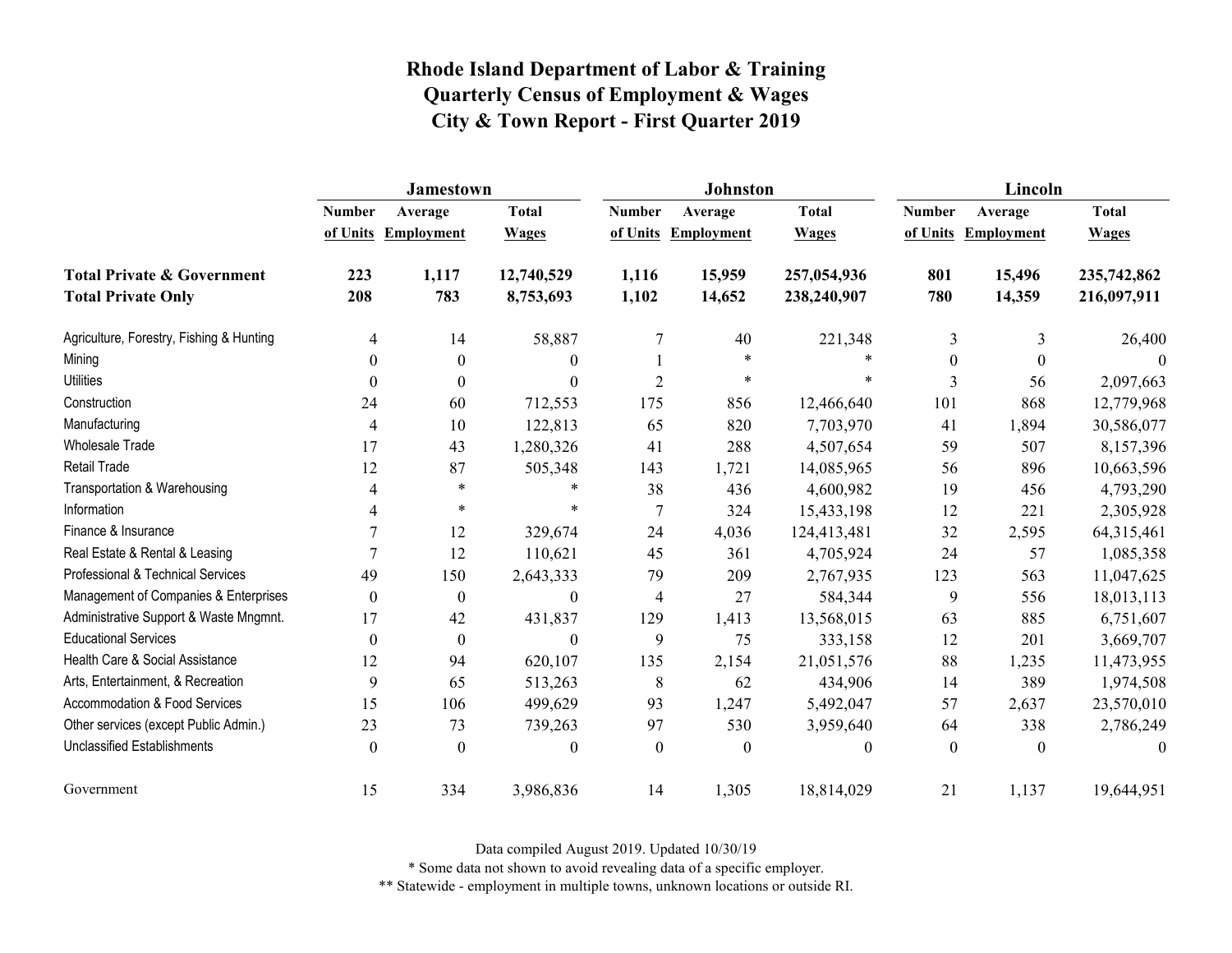|                                          | <b>Little Compton</b> |                   |                  |               | <b>Middletown</b>   |              | Narragansett     |                   |              |
|------------------------------------------|-----------------------|-------------------|------------------|---------------|---------------------|--------------|------------------|-------------------|--------------|
|                                          | <b>Number</b>         | Average           | <b>Total</b>     | <b>Number</b> | Average             | <b>Total</b> | <b>Number</b>    | Average           | <b>Total</b> |
|                                          | of Units              | <b>Employment</b> | <b>Wages</b>     |               | of Units Employment | <b>Wages</b> | of Units         | <b>Employment</b> | <b>Wages</b> |
| <b>Total Private &amp; Government</b>    | 149                   | 631               | 6,561,425        | 722           | 10,797              | 142,554,575  | 487              | 4,153             | 46,030,325   |
| <b>Total Private Only</b>                | 143                   | 500               | 5,182,384        | 710           | 10,167              | 132,766,977  | 468              | 3,261             | 31,401,836   |
| Agriculture, Forestry, Fishing & Hunting | 10                    | 18                | 110,446          | 6             | 43                  | 224,302      | 7                | 22                | 292,983      |
| Mining                                   | $\boldsymbol{0}$      | $\boldsymbol{0}$  | $\theta$         |               | $\ast$              |              | $\boldsymbol{0}$ | $\boldsymbol{0}$  | $\Omega$     |
| <b>Utilities</b>                         | $\theta$              | $\theta$          | $\Omega$         |               | $\ast$              | $\ast$       | $\theta$         | $\theta$          | $\Omega$     |
| Construction                             | 29                    | 129               | 1,401,778        | 71            | 467                 | 6,360,994    | 46               | 168               | 1,889,881    |
| Manufacturing                            | 4                     | 17                | 204,227          | 13            | 420                 | 11,129,133   | 12               | 326               | 4,681,721    |
| <b>Wholesale Trade</b>                   | 6                     | 9                 | 256,676          | 21            | 113                 | 1,352,615    | 23               | 74                | 1,043,360    |
| <b>Retail Trade</b>                      | 6                     | 19                | 122,747          | 89            | 1,439               | 11,995,178   | 48               | 643               | 4,249,258    |
| Transportation & Warehousing             | 2                     | $\ast$            | *                | 12            | 205                 | 4,708,126    | 9                | 79                | 692,086      |
| Information                              | $\theta$              | 0                 | $\theta$         | 13            | 98                  | 2,715,368    | 9                | 13                | 702,491      |
| Finance & Insurance                      | 2                     | $\ast$            | $\ast$           | 37            | 594                 | 11,380,051   | 22               | 72                | 1,448,137    |
| Real Estate & Rental & Leasing           | 3                     | 3                 | 31,950           | 30            | 94                  | 1,103,913    | 23               | 121               | 1,251,749    |
| Professional & Technical Services        | 17                    | 26                | 417,997          | 103           | 2,443               | 45,119,004   | 58               | 111               | 2,089,447    |
| Management of Companies & Enterprises    | $\boldsymbol{0}$      | $\boldsymbol{0}$  | $\boldsymbol{0}$ | $\tau$        | 367                 | 8,334,559    | 4                | $\ast$            |              |
| Administrative Support & Waste Mngmnt.   | 20                    | 32                | 329,825          | 53            | 242                 | 2,041,244    | 27               | 43                | 470,863      |
| <b>Educational Services</b>              | $\overline{2}$        | $\ast$            | $\ast$           | 11            | 227                 | 2,631,703    | 10               | $\ast$            |              |
| Health Care & Social Assistance          | 5                     | 33                | 180,806          | 76            | 1,324               | 11,631,026   | 37               | 395               | 3,648,627    |
| Arts, Entertainment, & Recreation        | $\overline{7}$        | 24                | 267,105          | 18            | 134                 | 760,713      | 9                | 51                | 666,753      |
| Accommodation & Food Services            | 10                    | 62                | 208,793          | 90            | 1,449               | 7,842,791    | 75               | 942               | 4,488,152    |
| Other services (except Public Admin.)    | 20                    | 80                | 522,746          | 58            | 487                 | 2,778,997    | 49               | 188               | 1,278,761    |
| <b>Unclassified Establishments</b>       | $\boldsymbol{0}$      | $\boldsymbol{0}$  | $\mathbf{0}$     | $\mathbf{0}$  | $\mathbf{0}$        | $\theta$     | $\mathbf{0}$     | $\boldsymbol{0}$  | $\theta$     |
| Government                               | 6                     | 131               | 1,379,041        | 12            | 630                 | 9,787,598    | 19               | 892               | 14,628,489   |

Data compiled August 2019. Updated 10/30/19

\* Some data not shown to avoid revealing data of a specific employer.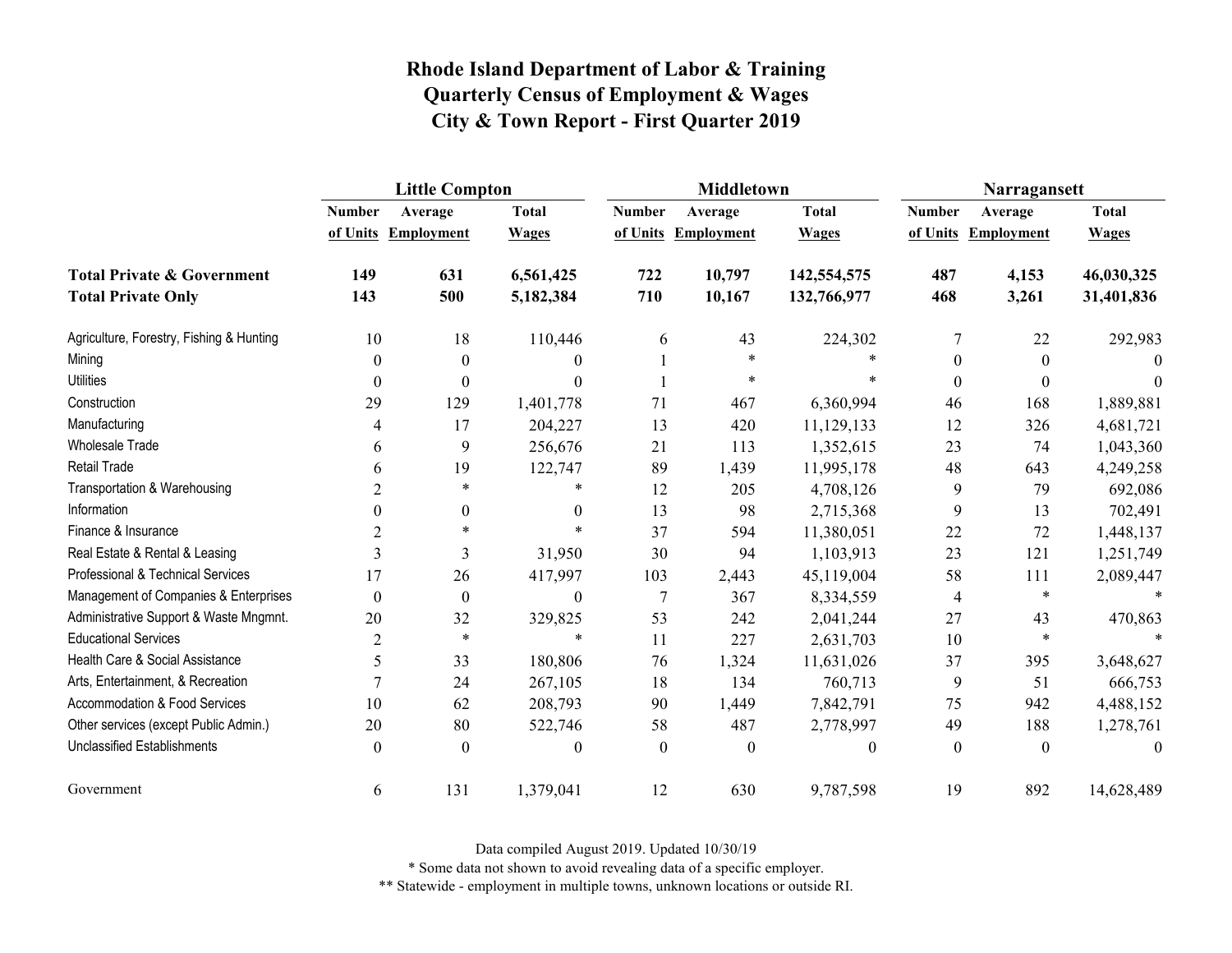|                                          | <b>New Shoreham</b> |                     |              |                  | <b>Newport</b>      |                  | <b>North Kingstown</b> |                     |               |
|------------------------------------------|---------------------|---------------------|--------------|------------------|---------------------|------------------|------------------------|---------------------|---------------|
|                                          | <b>Number</b>       | Average             | <b>Total</b> | <b>Number</b>    | Average             | <b>Total</b>     | <b>Number</b>          | Average             | <b>Total</b>  |
|                                          |                     | of Units Employment | <b>Wages</b> |                  | of Units Employment | <b>Wages</b>     |                        | of Units Employment | <b>Wages</b>  |
| <b>Total Private &amp; Government</b>    | 224                 | 467                 | 4,867,636    | 1,344            | 16,824              | 236,002,496      | 1,023                  | 17,106              | 232, 247, 313 |
| <b>Total Private Only</b>                | 209                 | 339                 | 3,497,384    | 1,307            | 10,905              | 111,718,736      | 1,002                  | 15,734              | 210,996,634   |
| Agriculture, Forestry, Fishing & Hunting | 3                   | $\ast$              | $\ast$       | 4                | 20                  | 225,168          | 10                     | 58                  | 1,376,866     |
| Mining                                   | $\mathbf{0}$        | $\boldsymbol{0}$    | 0            | $\boldsymbol{0}$ | $\boldsymbol{0}$    | $\boldsymbol{0}$ | $\boldsymbol{0}$       | 0                   | $\theta$      |
| <b>Utilities</b>                         | $\overline{2}$      | $\ast$              | $\ast$       |                  | $\ast$              | $\ast$           |                        | $\ast$              |               |
| Construction                             | 31                  | 59                  | 793,529      | 81               | 327                 | 4,327,005        | 94                     | 461                 | 7,493,313     |
| Manufacturing                            | 8                   |                     | 42,566       | 28               | 202                 | 1,815,596        | 63                     | 6,790               | 110,316,059   |
| Wholesale Trade                          | $\theta$            | $\boldsymbol{0}$    | 0            | 51               | 134                 | 2,491,677        | 79                     | 558                 | 10,642,473    |
| <b>Retail Trade</b>                      | 32                  | 58                  | 594,387      | 201              | 1,344               | 9,770,021        | 103                    | 1,941               | 15,336,832    |
| Transportation & Warehousing             | 5                   | 6                   | 29,942       | 36               | 160                 | 1,671,812        | 34                     | 433                 | 5,954,390     |
| Information                              | $\overline{2}$      | $\ast$              | *            | 18               | 119                 | 1,959,858        | 18                     | 190                 | 3,989,643     |
| Finance & Insurance                      |                     | $\ast$              | $\ast$       | 49               | 245                 | 6,568,726        | 44                     | 354                 | 7,021,409     |
| Real Estate & Rental & Leasing           | 16                  | 32                  | 248,624      | 52               | 302                 | 3,940,294        | 23                     | 78                  | 1,010,699     |
| Professional & Technical Services        | 4                   | $\ast$              | *            | 187              | 648                 | 10,820,755       | 145                    | 405                 | 7,995,217     |
| Management of Companies & Enterprises    |                     | $\ast$              | $\ast$       | 9                | 128                 | 4,748,631        | 18                     | 773                 | 10,388,009    |
| Administrative Support & Waste Mngmnt.   | 14                  | 19                  | 110,636      | 102              | 354                 | 3,416,447        | 74                     | 402                 | 3,921,083     |
| <b>Educational Services</b>              |                     | $\ast$              | $\ast$       | 16               | 641                 | 7,796,432        | 18                     | 116                 | 739,339       |
| Health Care & Social Assistance          | 4                   | 15                  | 237,658      | 81               | 1,705               | 18,846,202       | 94                     | 1,651               | 14,291,163    |
| Arts, Entertainment, & Recreation        | 12                  | 10                  | 185,735      | 46               | 587                 | 5,703,655        | 32                     | 225                 | 1,541,017     |
| Accommodation & Food Services            | 59                  | 93                  | 810,295      | 186              | 3,376               | 21,511,976       | 64                     | 845                 | 3,754,722     |
| Other services (except Public Admin.)    | 13                  | 18                  | 128,965      | 158              | 611                 | 6,094,134        | 86                     | 399                 | 3,291,267     |
| <b>Unclassified Establishments</b>       |                     | $\ast$              | *            |                  | $\ast$              | *                | $\overline{2}$         | $\ast$              |               |
| Government                               | 15                  | 128                 | 1,370,252    | 37               | 5,919               | 124,283,760      | 21                     | 1,372               | 21,250,679    |

Data compiled August 2019. Updated 10/30/19

\* Some data not shown to avoid revealing data of a specific employer.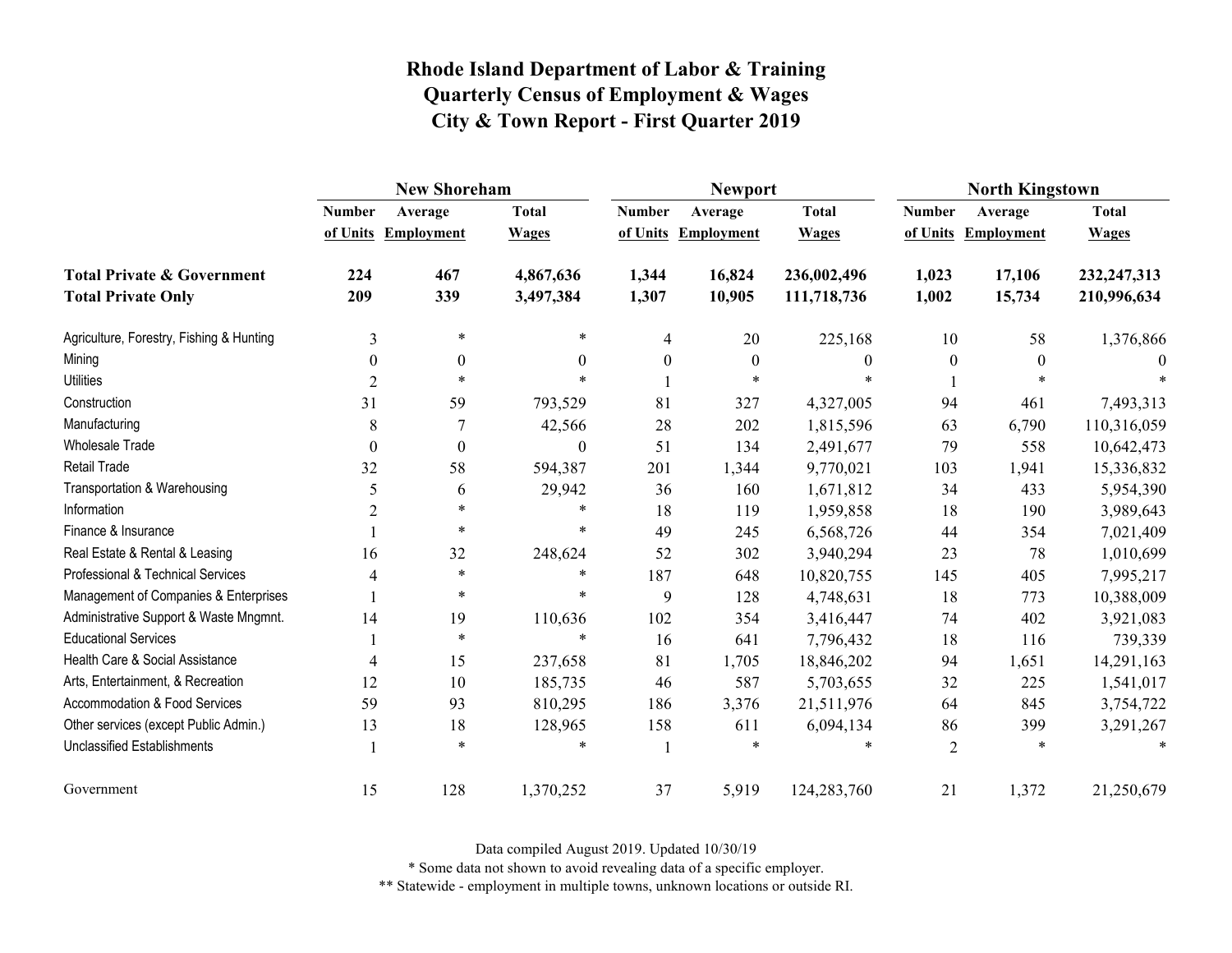|                                          | <b>North Providence</b> |                     |                  |                  | <b>North Smithfield</b> |                  | Pawtucket     |                   |               |  |
|------------------------------------------|-------------------------|---------------------|------------------|------------------|-------------------------|------------------|---------------|-------------------|---------------|--|
|                                          | <b>Number</b>           | Average             | <b>Total</b>     | <b>Number</b>    | Average                 | <b>Total</b>     | <b>Number</b> | Average           | <b>Total</b>  |  |
|                                          |                         | of Units Employment | <b>Wages</b>     |                  | of Units Employment     | <b>Wages</b>     | of Units      | <b>Employment</b> | <b>Wages</b>  |  |
| <b>Total Private &amp; Government</b>    | 687                     | 6,930               | 63,988,148       | 422              | 4,999                   | 51,111,935       | 1,619         | 21,512            | 290,796,371   |  |
| <b>Total Private Only</b>                | 677                     | 6,031               | 52,200,378       | 413              | 4,615                   | 45,954,203       | 1,596         | 19,254            | 254, 233, 979 |  |
| Agriculture, Forestry, Fishing & Hunting | 0                       | $\boldsymbol{0}$    | $\boldsymbol{0}$ | 4                | 8                       | 71,265           | $\mathbf{0}$  | $\theta$          | $\Omega$      |  |
| Mining                                   |                         | $\ast$              | $\ast$           | $\overline{2}$   | $\ast$                  | $\ast$           | $\mathbf{0}$  | $\boldsymbol{0}$  | $\theta$      |  |
| <b>Utilities</b>                         | $\Omega$                | $\mathbf{0}$        | $\theta$         | $\theta$         | $\boldsymbol{0}$        | $\boldsymbol{0}$ | 3             | 78                | 1,544,901     |  |
| Construction                             | 66                      | 207                 | 2,777,783        | 69               | 159                     | 1,778,496        | 160           | 955               | 14,843,687    |  |
| Manufacturing                            | 27                      | 197                 | 1,982,198        | 20               | 483                     | 5,359,422        | 135           | 3,347             | 41,457,981    |  |
| <b>Wholesale Trade</b>                   | 22                      | 81                  | 2,428,206        | 27               | 178                     | 2,695,221        | 78            | 563               | 7,277,405     |  |
| <b>Retail Trade</b>                      | 87                      | 935                 | 6,766,358        | 45               | 1,240                   | 10,080,664       | 175           | 1,426             | 12,040,823    |  |
| Transportation & Warehousing             | 20                      | 123                 | 1,093,930        | 12               | 342                     | 4,111,838        | 75            | 602               | 6,206,279     |  |
| Information                              | 8                       | 17                  | 310,149          | 4                | 9                       | 111,602          | 18            | 41                | 849,280       |  |
| Finance & Insurance                      | 25                      | 119                 | 1,892,654        | 17               | 68                      | 1,098,848        | 48            | 611               | 11,522,538    |  |
| Real Estate & Rental & Leasing           | 38                      | 130                 | 1,105,147        | 12               | 23                      | 206,338          | 51            | 212               | 2,049,285     |  |
| Professional & Technical Services        | 65                      | 225                 | 2,719,015        | 52               | 276                     | 4,824,920        | 148           | 786               | 12,830,900    |  |
| Management of Companies & Enterprises    | 3                       | 16                  | 193,388          | $\boldsymbol{0}$ | $\boldsymbol{0}$        | $\boldsymbol{0}$ | 10            | 1,516             | 69,109,997    |  |
| Administrative Support & Waste Mngmnt.   | 46                      | 614                 | 4,115,461        | 26               | 244                     | 3,526,029        | 116           | 2,184             | 23,987,376    |  |
| <b>Educational Services</b>              | 9                       | 30                  | 123,001          | $\overline{4}$   | $\ast$                  | $\ast$           | 26            | 411               | 3,713,952     |  |
| Health Care & Social Assistance          | 111                     | 2,154               | 20,397,872       | 53               | 692                     | 6,446,892        | 215           | 3,394             | 28,600,381    |  |
| Arts, Entertainment, & Recreation        | 5                       | 59                  | 251,244          | 6                | 79                      | 432,901          | 26            | 295               | 2,502,510     |  |
| Accommodation & Food Services            | 67                      | 783                 | 3,442,960        | 25               | 548                     | 2,305,371        | 147           | 1,640             | 7,749,067     |  |
| Other services (except Public Admin.)    | 76                      | 339                 | 2,588,657        | 35               | 213                     | 2,140,136        | 165           | 1,193             | 7,947,617     |  |
| <b>Unclassified Establishments</b>       |                         | $\ast$              | *                | $\theta$         | $\boldsymbol{0}$        | 0                | $\mathbf{0}$  | $\theta$          | $\theta$      |  |
| Government                               | 10                      | 899                 | 11,787,770       | 9                | 384                     | 5,157,732        | 23            | 2,258             | 36,562,392    |  |

Data compiled August 2019. Updated 10/30/19

\* Some data not shown to avoid revealing data of a specific employer.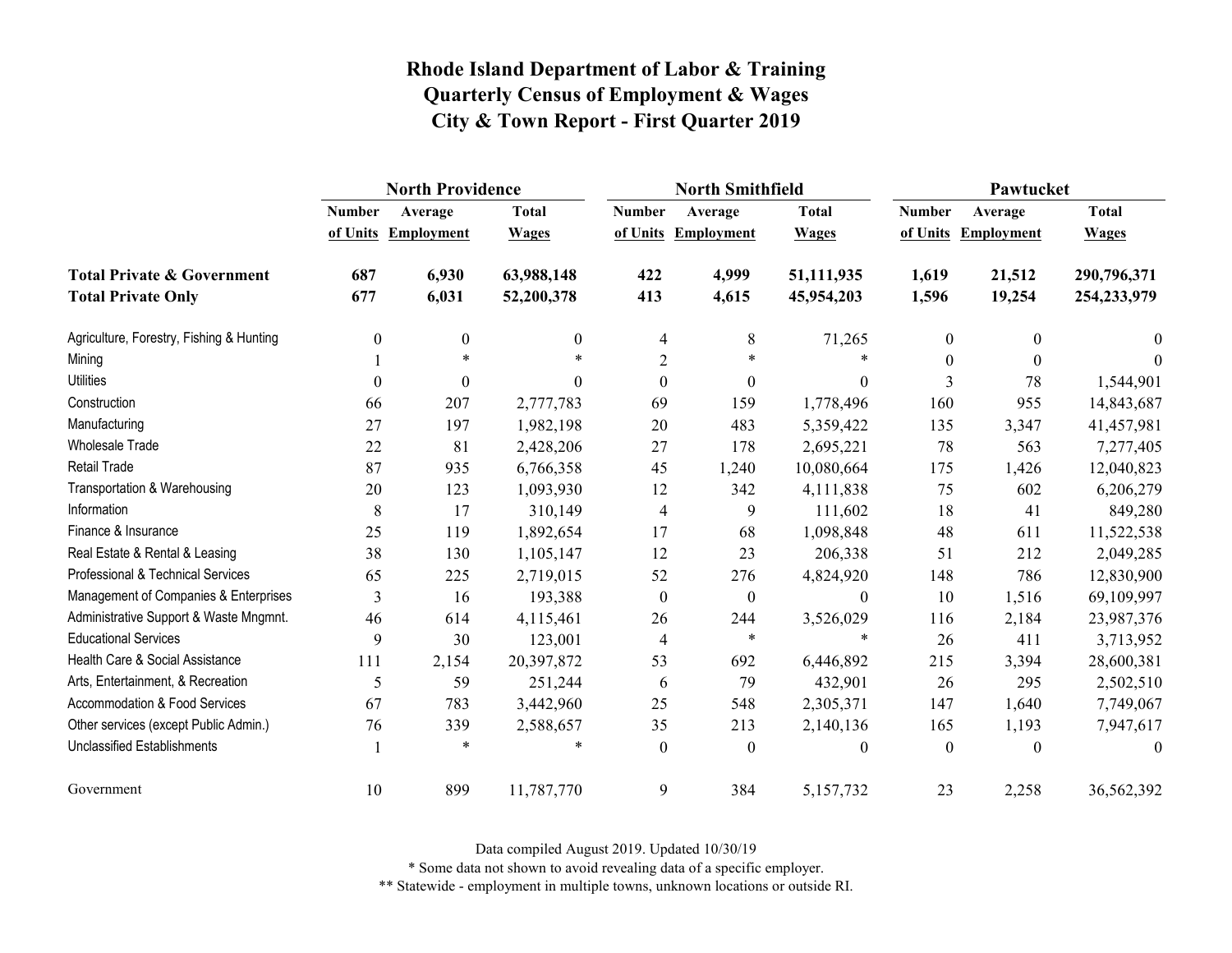|                                          | Portsmouth    |                     |                  |                  | Providence        |               | <b>Richmond</b>  |                     |                  |
|------------------------------------------|---------------|---------------------|------------------|------------------|-------------------|---------------|------------------|---------------------|------------------|
|                                          | <b>Number</b> | Average             | <b>Total</b>     | <b>Number</b>    | Average           | <b>Total</b>  | <b>Number</b>    | Average             | <b>Total</b>     |
|                                          |               | of Units Employment | <b>Wages</b>     | of Units         | <b>Employment</b> | <b>Wages</b>  |                  | of Units Employment | <b>Wages</b>     |
| <b>Total Private &amp; Government</b>    | 559           | 5,889               | 96,012,024       | 6,036            | 113,681           | 1,757,689,697 | 160              | 1,930               | 21,794,902       |
| <b>Total Private Only</b>                | 543           | 5,135               | 86,032,143       | 5,929            | 98,067            | 1,493,665,845 | 152              | 1,244               | 10,669,081       |
| Agriculture, Forestry, Fishing & Hunting | 13            | 34                  | 244,077          | $\overline{2}$   | $\ast$            | $\ast$        | 8                | 27                  | 389,582          |
| Mining                                   | $\theta$      | $\boldsymbol{0}$    | $\boldsymbol{0}$ | $\boldsymbol{0}$ | $\theta$          | $\Omega$      |                  | *                   |                  |
| <b>Utilities</b>                         |               | $\ast$              |                  | 9                | 491               | 16,908,258    | $\theta$         | $\boldsymbol{0}$    | $\theta$         |
| Construction                             | 75            | 366                 | 4,523,152        | 305              | 2,616             | 53,516,004    | 26               | 96                  | 1,059,804        |
| Manufacturing                            | 17            | 1,420               | 46,431,017       | 216              | 3,510             | 40,354,984    | 5                | 83                  | 988,894          |
| Wholesale Trade                          | 28            | 79                  | 1,548,948        | 223              | 2,916             | 50,096,040    | 6                | 59                  | 959,262          |
| Retail Trade                             | 54            | 540                 | 5,645,720        | 655              | 6,806             | 49,417,336    | 21               | 288                 | 2,127,020        |
| Transportation & Warehousing             | 10            | 101                 | 808,623          | 121              | 856               | 8,163,854     | 3                | 123                 | 709,273          |
| Information                              | 17            | 52                  | 1,272,596        | 128              | 1,686             | 29,792,792    |                  | $\ast$              | $\ast$           |
| Finance & Insurance                      | 21            | 177                 | 4,498,450        | 317              | 4,592             | 197,784,318   | 6                | 49                  | 529,831          |
| Real Estate & Rental & Leasing           | 18            | 59                  | 633,303          | 200              | 1,654             | 22,619,878    | $\theta$         | $\mathbf{0}$        | $\Omega$         |
| Professional & Technical Services        | 66            | 139                 | 2,080,226        | 1,033            | 6,892             | 155,579,572   | 15               | 99                  | 1,381,637        |
| Management of Companies & Enterprises    | 5             | $\ast$              | $\ast$           | 50               | 2,867             | 103,291,877   | $\boldsymbol{0}$ | $\boldsymbol{0}$    | $\boldsymbol{0}$ |
| Administrative Support & Waste Mngmnt.   | 39            | 238                 | 1,651,984        | 389              | 7,093             | 68,540,682    | 11               | 49                  | 437,825          |
| <b>Educational Services</b>              | 18            | 296                 | 2,745,003        | 145              | 12,862            | 181,455,635   | $\mathbf{0}$     | $\boldsymbol{0}$    | $\Omega$         |
| Health Care & Social Assistance          | 48            | 937                 | 8,781,469        | 752              | 28,151            | 410,158,953   | 9                | 38                  | 355,436          |
| Arts, Entertainment, & Recreation        | 12            | 79                  | 847,918          | 72               | 983               | 10,165,862    | 6                | 65                  | 198,094          |
| Accommodation & Food Services            | 44            | 421                 | 2,286,612        | 633              | 10,004            | 58,371,130    | 20               | 215                 | 916,423          |
| Other services (except Public Admin.)    | 57            | 186                 | 1,891,513        | 676              | 4,066             | 37,279,109    | 14               | 35                  | 194,940          |
| <b>Unclassified Establishments</b>       | $\theta$      | $\boldsymbol{0}$    | $\boldsymbol{0}$ | 3                | *                 | *             | $\boldsymbol{0}$ | $\boldsymbol{0}$    | $\boldsymbol{0}$ |
| Government                               | 16            | 753                 | 9,979,881        | 107              | 15,614            | 264,023,852   | 8                | 687                 | 11,125,821       |

Data compiled August 2019. Updated 10/30/19

\* Some data not shown to avoid revealing data of a specific employer.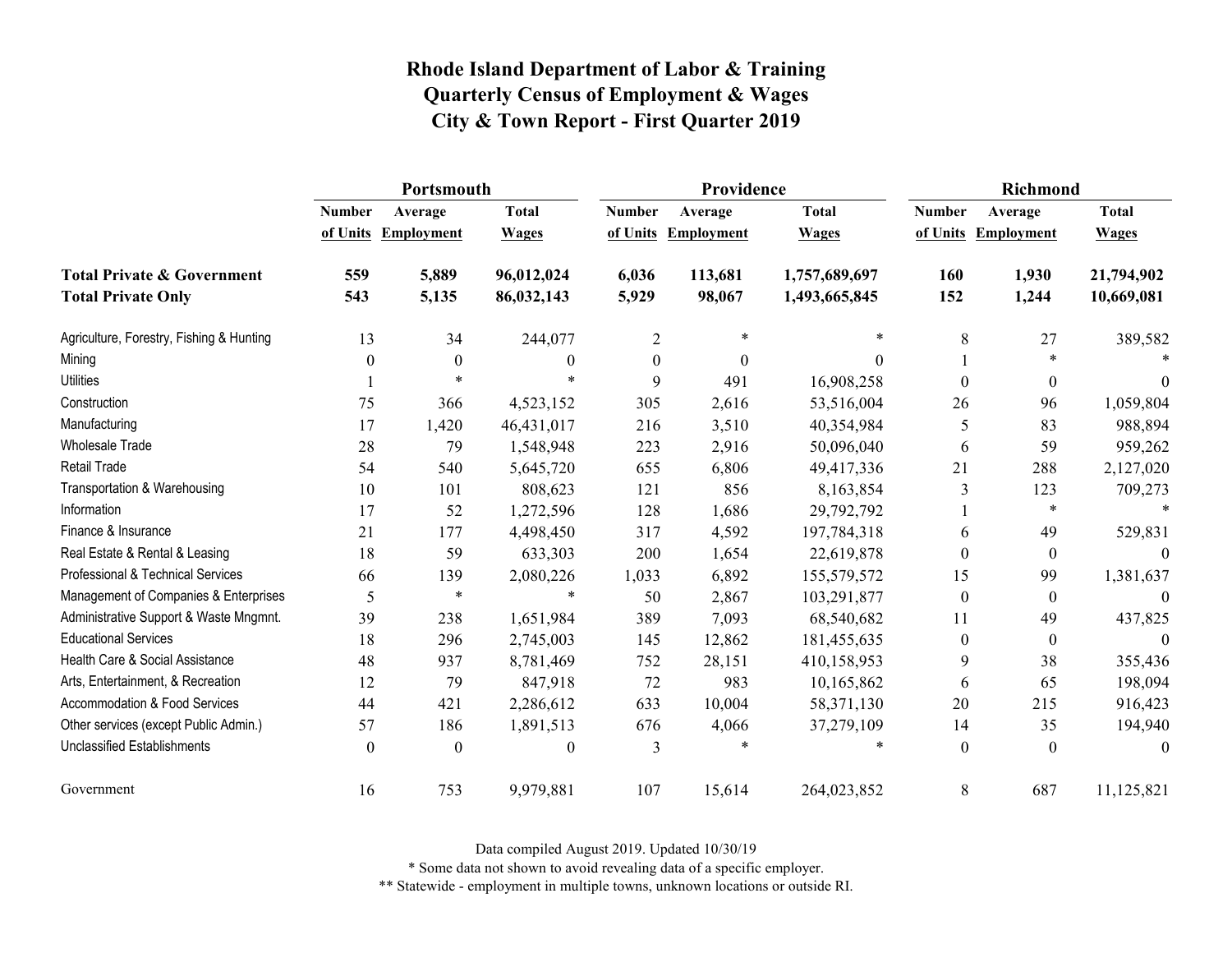|                                          | <b>Scituate</b>  |                     |                  |                  | Smithfield          |                  | <b>South Kingstown</b> |                   |                  |
|------------------------------------------|------------------|---------------------|------------------|------------------|---------------------|------------------|------------------------|-------------------|------------------|
|                                          | <b>Number</b>    | Average             | <b>Total</b>     | <b>Number</b>    | Average             | <b>Total</b>     | <b>Number</b>          | Average           | <b>Total</b>     |
|                                          |                  | of Units Employment | <b>Wages</b>     |                  | of Units Employment | <b>Wages</b>     | of Units               | <b>Employment</b> | <b>Wages</b>     |
| <b>Total Private &amp; Government</b>    | 285              | 1,704               | 19,143,773       | 895              | 14,627              | 386,968,466      | 1,049                  | 13,634            | 175,547,651      |
| <b>Total Private Only</b>                | 273              | 1,103               | 9,411,976        | 881              | 13,965              | 377,593,838      | 1,027                  | 9,994             | 118,048,702      |
| Agriculture, Forestry, Fishing & Hunting |                  | 19                  | 102,180          | 5                | $\ast$              | $\ast$           | 19                     | 63                | 392,487          |
| Mining                                   | $\mathbf{0}$     | $\boldsymbol{0}$    | $\theta$         |                  | *                   | *                |                        | $\ast$            |                  |
| <b>Utilities</b>                         | $\theta$         | $\Omega$            | $\theta$         | $\theta$         | $\boldsymbol{0}$    | $\boldsymbol{0}$ |                        | $\ast$            | $\ast$           |
| Construction                             | 71               | 224                 | 2,501,310        | 121              | 804                 | 13,305,291       | 132                    | 421               | 4,914,966        |
| Manufacturing                            | 9                | 13                  | 113,943          | 60               | 1,014               | 14,773,629       | 33                     | 558               | 15,972,617       |
| Wholesale Trade                          | 13               | 24                  | 318,706          | 47               | 697                 | 16,981,089       | 51                     | 513               | 13,401,228       |
| <b>Retail Trade</b>                      | 19               | 190                 | 1,434,171        | 99               | 1,797               | 12,709,668       | 99                     | 1,241             | 10,124,004       |
| Transportation & Warehousing             | 15               | 68                  | 943,164          | 18               | 127                 | 1,727,298        | 10                     | 152               | 1,234,244        |
| Information                              | 3                | 20                  | 96,907           | $\boldsymbol{7}$ | 162                 | 3,475,152        | 21                     | 115               | 2,542,196        |
| Finance & Insurance                      | 8                | 16                  | 173,003          | 48               | 3,302               | 218,669,974      | 34                     | 348               | 6,717,043        |
| Real Estate & Rental & Leasing           | 8                | 11                  | 116,595          | 23               | 116                 | 3,340,137        | 31                     | 253               | 1,470,373        |
| Professional & Technical Services        | 29               | 83                  | 1,059,996        | 126              | 677                 | 24,634,356       | 119                    | 395               | 7,702,235        |
| Management of Companies & Enterprises    | $\boldsymbol{0}$ | $\boldsymbol{0}$    | $\boldsymbol{0}$ | 5                | 239                 | 20,407,456       | $\overline{7}$         | 18                | 400,044          |
| Administrative Support & Waste Mngmnt.   | 20               | 29                  | 278,771          | 61               | 465                 | 5,838,480        | 90                     | 275               | 2,921,537        |
| <b>Educational Services</b>              |                  | $\ast$              | $\ast$           | 10               | 909                 | 14,114,964       | 19                     | 390               | 3,821,969        |
| Health Care & Social Assistance          | 28               | 117                 | 691,010          | 81               | 1,510               | 12,626,122       | 123                    | 3,065             | 33,229,825       |
| Arts, Entertainment, & Recreation        | $\overline{2}$   | $\ast$              | $\ast$           | 18               | 96                  | 589,071          | 32                     | 187               | 1,209,485        |
| Accommodation & Food Services            | 19               | 217                 | 953,149          | 85               | 1,391               | 6,929,309        | 107                    | 1,407             | 6,881,928        |
| Other services (except Public Admin.)    | 21               | 70                  | 587,205          | 66               | 639                 | 7,288,689        | 98                     | 567               | 4,677,347        |
| <b>Unclassified Establishments</b>       | $\boldsymbol{0}$ | $\theta$            | $\boldsymbol{0}$ | $\boldsymbol{0}$ | $\boldsymbol{0}$    | $\boldsymbol{0}$ | $\boldsymbol{0}$       | $\boldsymbol{0}$  | $\boldsymbol{0}$ |
| Government                               | 12               | 601                 | 9,731,797        | 14               | 662                 | 9,374,628        | 22                     | 3,640             | 57,498,949       |

Data compiled August 2019. Updated 10/30/19

\* Some data not shown to avoid revealing data of a specific employer.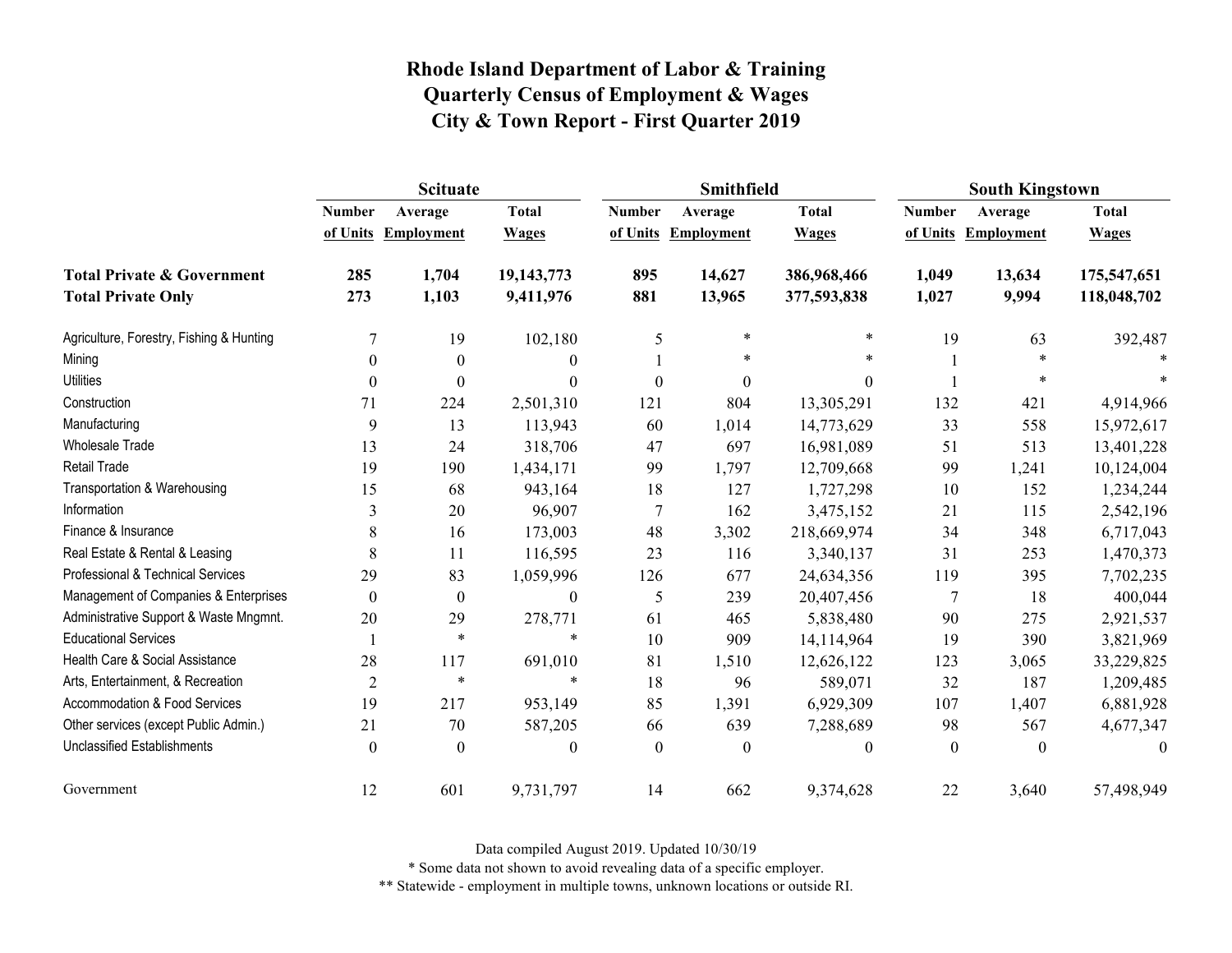|                                          | <b>Tiverton</b>  |                   |              |                  | Warren              |                  | Warwick       |                     |              |  |
|------------------------------------------|------------------|-------------------|--------------|------------------|---------------------|------------------|---------------|---------------------|--------------|--|
|                                          | <b>Number</b>    | Average           | <b>Total</b> | <b>Number</b>    | Average             | <b>Total</b>     | <b>Number</b> | Average             | <b>Total</b> |  |
|                                          | of Units         | <b>Employment</b> | <b>Wages</b> |                  | of Units Employment | <b>Wages</b>     |               | of Units Employment | <b>Wages</b> |  |
| <b>Total Private &amp; Government</b>    | 399              | 3,306             | 33,224,945   | 398              | 3,498               | 33,004,662       | 3,201         | 47,983              | 626,712,299  |  |
| <b>Total Private Only</b>                | 387              | 2,781             | 26,819,413   | 391              | 3,341               | 30,879,787       | 3,168         | 44,080              | 559,546,422  |  |
| Agriculture, Forestry, Fishing & Hunting | 6                | 19                | 90,733       |                  | $\ast$              | $\ast$           | 8             |                     | $\ast$       |  |
| Mining                                   | $\boldsymbol{0}$ | $\boldsymbol{0}$  | $\mathbf{0}$ | $\boldsymbol{0}$ | $\boldsymbol{0}$    | $\boldsymbol{0}$ | $\mathbf{0}$  | $\theta$            | 0            |  |
| <b>Utilities</b>                         | 3                | 25                | 795,650      | $\theta$         | $\boldsymbol{0}$    | $\Omega$         | $\Omega$      | $\Omega$            | $\Omega$     |  |
| Construction                             | 56               | 220               | 2,513,946    | 48               | 127                 | 1,579,154        | 303           | 2,123               | 34,128,590   |  |
| Manufacturing                            | 14               | 94                | 820,242      | 33               | 736                 | 8,668,990        | 116           | 2,865               | 48,218,242   |  |
| <b>Wholesale Trade</b>                   | 19               | 102               | 1,356,875    | 19               | 124                 | 1,861,634        | 197           | 1,774               | 29,643,050   |  |
| <b>Retail Trade</b>                      | 61               | 588               | 6,198,216    | 42               | 301                 | 1,684,492        | 384           | 7,233               | 57,840,952   |  |
| Transportation & Warehousing             | 10               | 66                | 404,488      | $\overline{2}$   | 110                 | 841,920          | 78            | 2,346               | 25,209,565   |  |
| Information                              |                  | $\ast$            | $\ast$       | $\overline{2}$   | 30                  | 293,715          | 32            | 401                 | 6,095,614    |  |
| Finance & Insurance                      | 15               | 60                | 925,171      | 14               | 184                 | 2,005,738        | 208           | 2,878               | 62,692,314   |  |
| Real Estate & Rental & Leasing           | 5                | 8                 | 104,536      | 9                | 32                  | 243,990          | 134           | 1,185               | 13,217,543   |  |
| Professional & Technical Services        | 43               | 64                | 1,197,646    | 44               | 229                 | 2,842,496        | 409           | 2,015               | 32,177,562   |  |
| Management of Companies & Enterprises    |                  | $\ast$            | $\ast$       | -1               | $\ast$              | $\ast$           | 23            | 1,728               | 51,648,502   |  |
| Administrative Support & Waste Mngmnt.   | 34               | 51                | 707,299      | 29               | 124                 | 926,806          | 224           | 2,637               | 22,208,095   |  |
| <b>Educational Services</b>              | 5                | 25                | 122,743      | 5                | 96                  | 1,069,530        | 47            | 591                 | 5,969,887    |  |
| Health Care & Social Assistance          | 30               | 392               | 3,427,901    | 38               | 488                 | 5,024,024        | 394           | 8,693               | 126,266,721  |  |
| Arts, Entertainment, & Recreation        | 5                | 16                | 64,652       | 8                | 56                  | 219,116          | 38            | 505                 | 2,721,420    |  |
| Accommodation & Food Services            | 35               | 931               | 7,304,593    | 48               | 508                 | 2,082,493        | 266           | 5,436               | 27,774,123   |  |
| Other services (except Public Admin.)    | 44               | 117               | 718,707      | 48               | 190                 | 1,405,427        | 306           | 1,650               | 13,577,842   |  |
| <b>Unclassified Establishments</b>       | $\boldsymbol{0}$ | $\boldsymbol{0}$  | $\mathbf{0}$ | $\mathbf{0}$     | $\boldsymbol{0}$    | $\theta$         |               |                     |              |  |
| Government                               | 12               | 525               | 6,405,532    | $\tau$           | 157                 | 2,124,875        | 33            | 3,903               | 67,165,877   |  |

Data compiled August 2019. Updated 10/30/19

\* Some data not shown to avoid revealing data of a specific employer.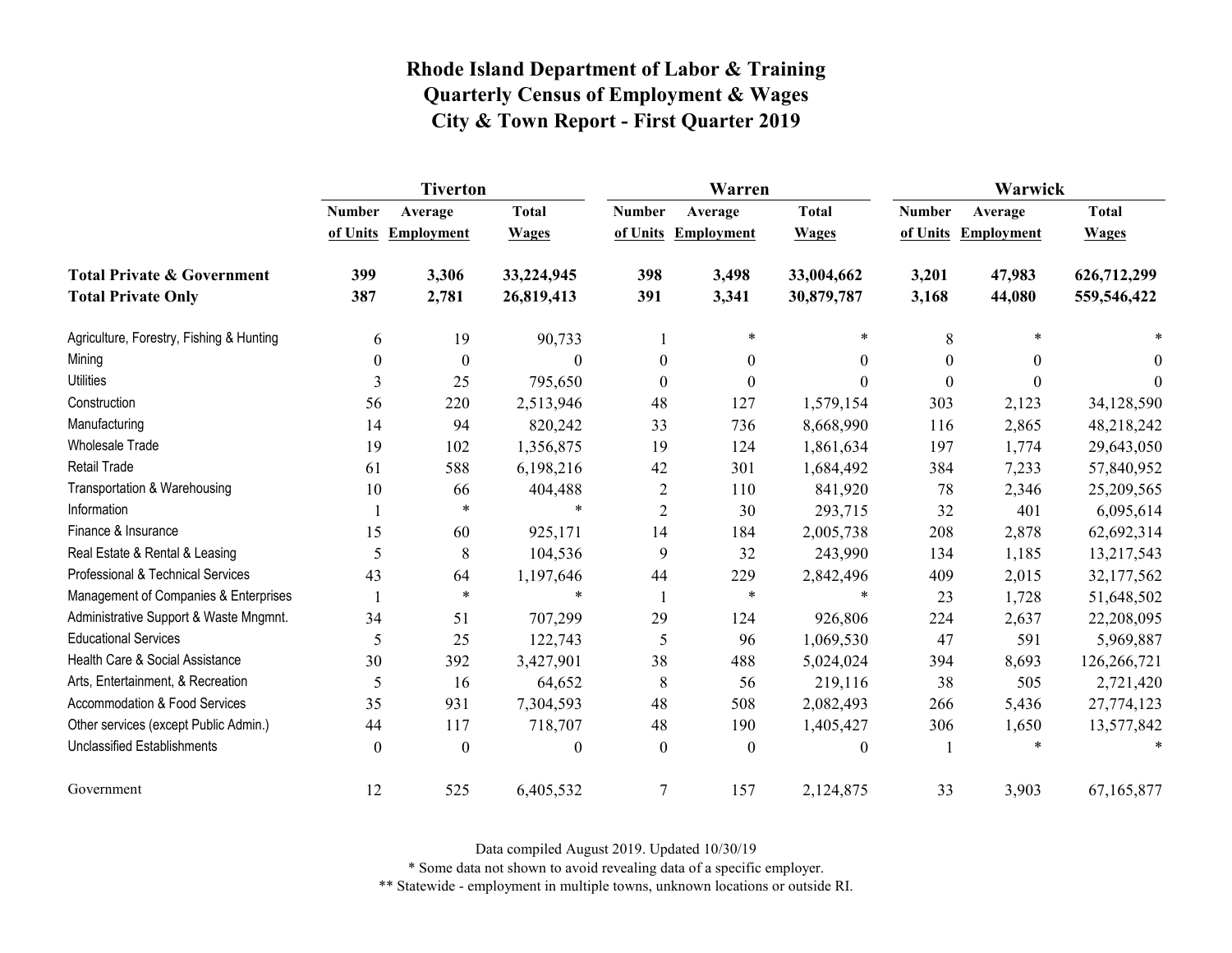|                                          | <b>West Greenwich</b> |                     |                  | <b>West Warwick</b> |                     |                  | Westerly       |                     |              |
|------------------------------------------|-----------------------|---------------------|------------------|---------------------|---------------------|------------------|----------------|---------------------|--------------|
|                                          | <b>Number</b>         | Average             | <b>Total</b>     | <b>Number</b>       | Average             | <b>Total</b>     | <b>Number</b>  | Average             | <b>Total</b> |
|                                          |                       | of Units Employment | <b>Wages</b>     |                     | of Units Employment | <b>Wages</b>     |                | of Units Employment | <b>Wages</b> |
| <b>Total Private &amp; Government</b>    | 245                   | 3,214               | 76,102,277       | 587                 | 7,901               | 106,488,580      | 897            | 9,024               | 96,449,979   |
| <b>Total Private Only</b>                | 235                   | 2,802               | 71,091,898       | 572                 | 6,860               | 90,667,363       | 878            | 8,001               | 84,214,936   |
| Agriculture, Forestry, Fishing & Hunting |                       | $\ast$              | $\ast$           | $\overline{2}$      | $\ast$              | $\ast$           | $\overline{2}$ | $\ast$              |              |
| Mining                                   |                       | $\ast$              | $\ast$           | $\boldsymbol{0}$    | $\boldsymbol{0}$    | $\theta$         |                | *                   |              |
| <b>Utilities</b>                         | $\Omega$              | $\theta$            | $\Omega$         |                     | $\ast$              |                  |                |                     |              |
| Construction                             | 40                    | 114                 | 1,285,116        | 63                  | 325                 | 3,712,223        | 92             | 334                 | 4,041,550    |
| Manufacturing                            | 10                    | 847                 | 36,706,814       | 28                  | 1,319               | 20,125,279       | 27             | 663                 | 11,399,677   |
| Wholesale Trade                          | 12                    | 265                 | 5,521,407        | 25                  | 344                 | 4,873,074        | 34             | 96                  | 1,427,225    |
| <b>Retail Trade</b>                      | 15                    | 105                 | 694,110          | 83                  | 1,012               | 11,123,987       | 140            | 1,967               | 15,010,610   |
| Transportation & Warehousing             | 11                    | 200                 | 2,230,740        | 12                  | 387                 | 5,218,065        | 11             | 51                  | 478,261      |
| Information                              | 4                     | 14                  | 289,731          | 12                  | 737                 | 17,876,428       | 12             | 94                  | 1,218,321    |
| Finance & Insurance                      | 9                     | 15                  | 241,984          | 19                  | 87                  | 1,711,155        | 31             | 216                 | 3,598,298    |
| Real Estate & Rental & Leasing           | 10                    | 116                 | 3,248,273        | 21                  | 55                  | 516,100          | 22             | 62                  | 552,970      |
| Professional & Technical Services        | 37                    | 491                 | 16,339,335       | 55                  | 210                 | 3,538,253        | 82             | 290                 | 3,807,473    |
| Management of Companies & Enterprises    | $\overline{2}$        | $\ast$              | $\ast$           | $\mathfrak{Z}$      | 145                 | 6,360,219        | 5              | 263                 | 8,205,986    |
| Administrative Support & Waste Mngmnt.   | 27                    | 147                 | 1,342,515        | 39                  | 217                 | 1,581,078        | 57             | 136                 | 1,037,653    |
| <b>Educational Services</b>              |                       | $\ast$              | $\ast$           | 6                   | 50                  | 226,077          | 8              | 51                  | 574,277      |
| Health Care & Social Assistance          | 23                    | 110                 | 821,077          | 60                  | 914                 | 8,010,921        | 110            | 1,789               | 20,488,912   |
| Arts, Entertainment, & Recreation        | $\overline{2}$        | $\ast$              | $\ast$           | 8                   | 17                  | 110,209          | 39             | 361                 | 2,270,550    |
| Accommodation & Food Services            | 20                    | 269                 | 1,459,470        | 62                  | 716                 | 3,188,833        | 116            | 1,298               | 7,616,646    |
| Other services (except Public Admin.)    | 10                    | 29                  | 217,831          | 73                  | 317                 | 2,402,294        | 88             | 310                 | 1,984,968    |
| <b>Unclassified Establishments</b>       | $\boldsymbol{0}$      | $\theta$            | $\boldsymbol{0}$ | $\mathbf{0}$        | $\boldsymbol{0}$    | $\boldsymbol{0}$ | $\mathbf{0}$   | $\theta$            | $\theta$     |
| Government                               | 10                    | 412                 | 5,010,379        | 15                  | 1,040               | 15,821,217       | 19             | 1,023               | 12,235,043   |

Data compiled August 2019. Updated 10/30/19

\* Some data not shown to avoid revealing data of a specific employer.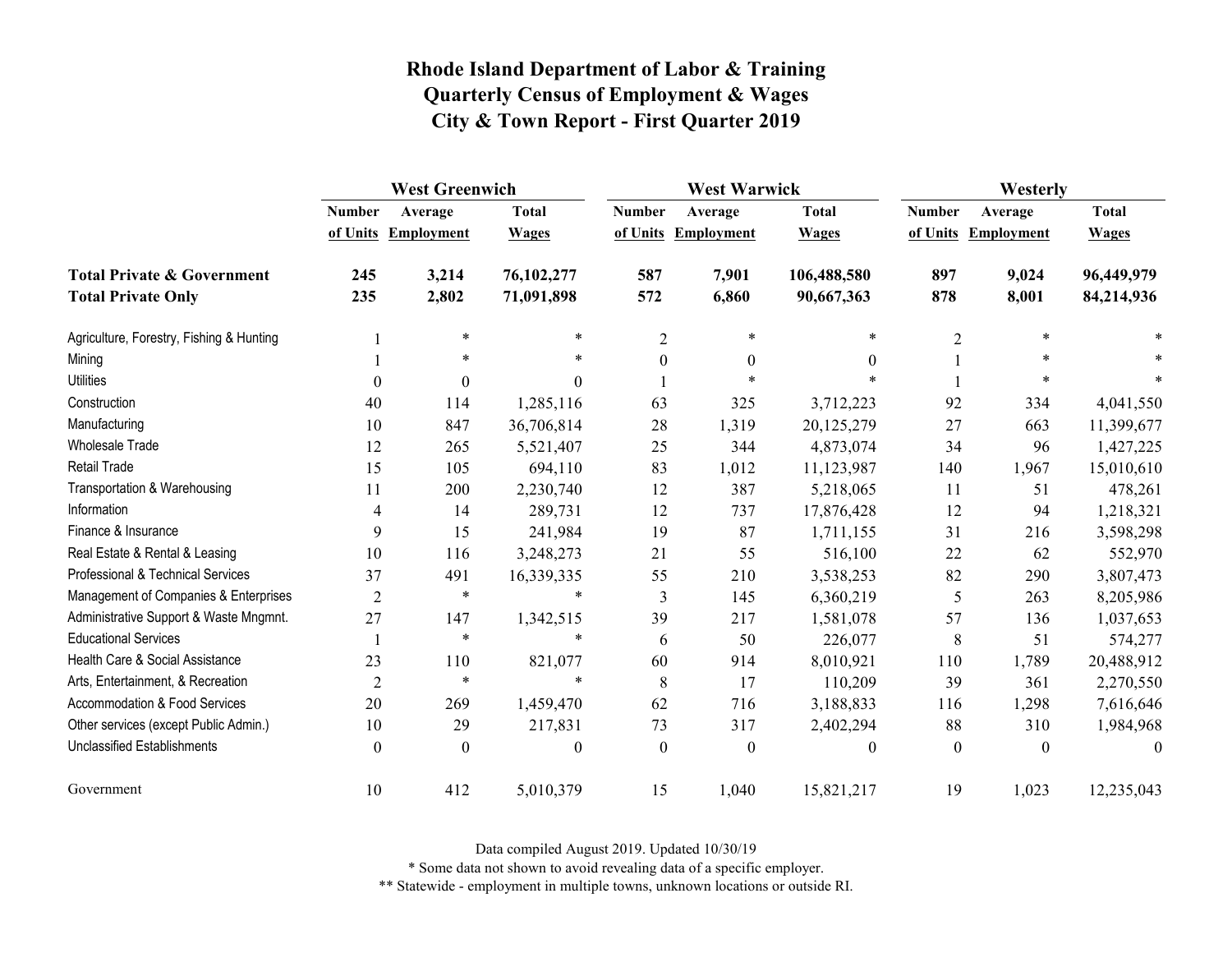|                                          |                  | Woonsocket        |                  | Statewide **   |                     |                  |  |
|------------------------------------------|------------------|-------------------|------------------|----------------|---------------------|------------------|--|
|                                          | <b>Number</b>    | Average           | <b>Total</b>     | <b>Number</b>  | Average             | <b>Total</b>     |  |
|                                          | of Units         | <b>Employment</b> | <b>Wages</b>     |                | of Units Employment | <b>Wages</b>     |  |
| <b>Total Private &amp; Government</b>    | 912              | 13,961            | 263,450,354      | 4,927          | 11,004              | 258,378,050      |  |
| <b>Total Private Only</b>                | 895              | 12,356            | 241,671,838      | 4,903          | 10,870              | 255,041,853      |  |
| Agriculture, Forestry, Fishing & Hunting | $\boldsymbol{0}$ | $\boldsymbol{0}$  | $\boldsymbol{0}$ | 6              | 12                  | 74,545           |  |
| Mining                                   | $\boldsymbol{0}$ | $\boldsymbol{0}$  | $\theta$         | $\overline{0}$ | $\boldsymbol{0}$    | $\boldsymbol{0}$ |  |
| <b>Utilities</b>                         | $\overline{2}$   | $\ast$            | $\ast$           | 7              | 3                   | 204,200          |  |
| Construction                             | 65               | 264               | 3,422,104        | 264            | 730                 | 12,314,288       |  |
| Manufacturing                            | 53               | 954               | 12,149,620       | 136            | 163                 | 4,754,373        |  |
| <b>Wholesale Trade</b>                   | 39               | 333               | 5,693,758        | 1,295          | 2,305               | 75,251,949       |  |
| <b>Retail Trade</b>                      | 114              | 1,373             | 21,546,807       | 139            | 261                 | 4,268,101        |  |
| Transportation & Warehousing             | 21               | 523               | 6,142,629        | 68             | 263                 | 3,581,834        |  |
| Information                              | 9                | 35                | 242,946          | 222            | 549                 | 14,422,964       |  |
| Finance & Insurance                      | 23               | 130               | 1,972,718        | 223            | 668                 | 20,581,825       |  |
| Real Estate & Rental & Leasing           | 35               | 118               | 1,410,365        | 66             | 176                 | 2,376,736        |  |
| Professional & Technical Services        | 157              | 500               | 11,890,804       | 1,206          | 2,229               | 68,591,903       |  |
| Management of Companies & Enterprises    | 14               | 2,530             | 127,660,613      | 53             | 201                 | 3,739,073        |  |
| Administrative Support & Waste Mngmnt.   | 52               | 348               | 4,389,969        | 580            | 2,339               | 29,147,345       |  |
| <b>Educational Services</b>              | 11               | 385               | 3,418,723        | 126            | 275                 | 3,177,747        |  |
| Health Care & Social Assistance          | 121              | 3,444             | 34,729,192       | 131            | 231                 | 3,444,626        |  |
| Arts, Entertainment, & Recreation        | 6                | 115               | 655,880          | 40             | 40                  | 686,949          |  |
| Accommodation & Food Services            | 91               | 937               | 4,005,220        | 49             | 93                  | 1,246,976        |  |
| Other services (except Public Admin.)    | 81               | 347               | 2,042,892        | 164            | 236                 | 4,871,477        |  |
| <b>Unclassified Establishments</b>       | $\mathbf{1}$     | $\ast$            | $\ast$           | 128            | 96                  | 2,304,942        |  |
| Government                               | 17               | 1,605             | 21,778,516       | 24             | 134                 | 3,336,197        |  |

Data compiled August 2019. Updated 10/30/19

\* Some data not shown to avoid revealing data of a specific employer.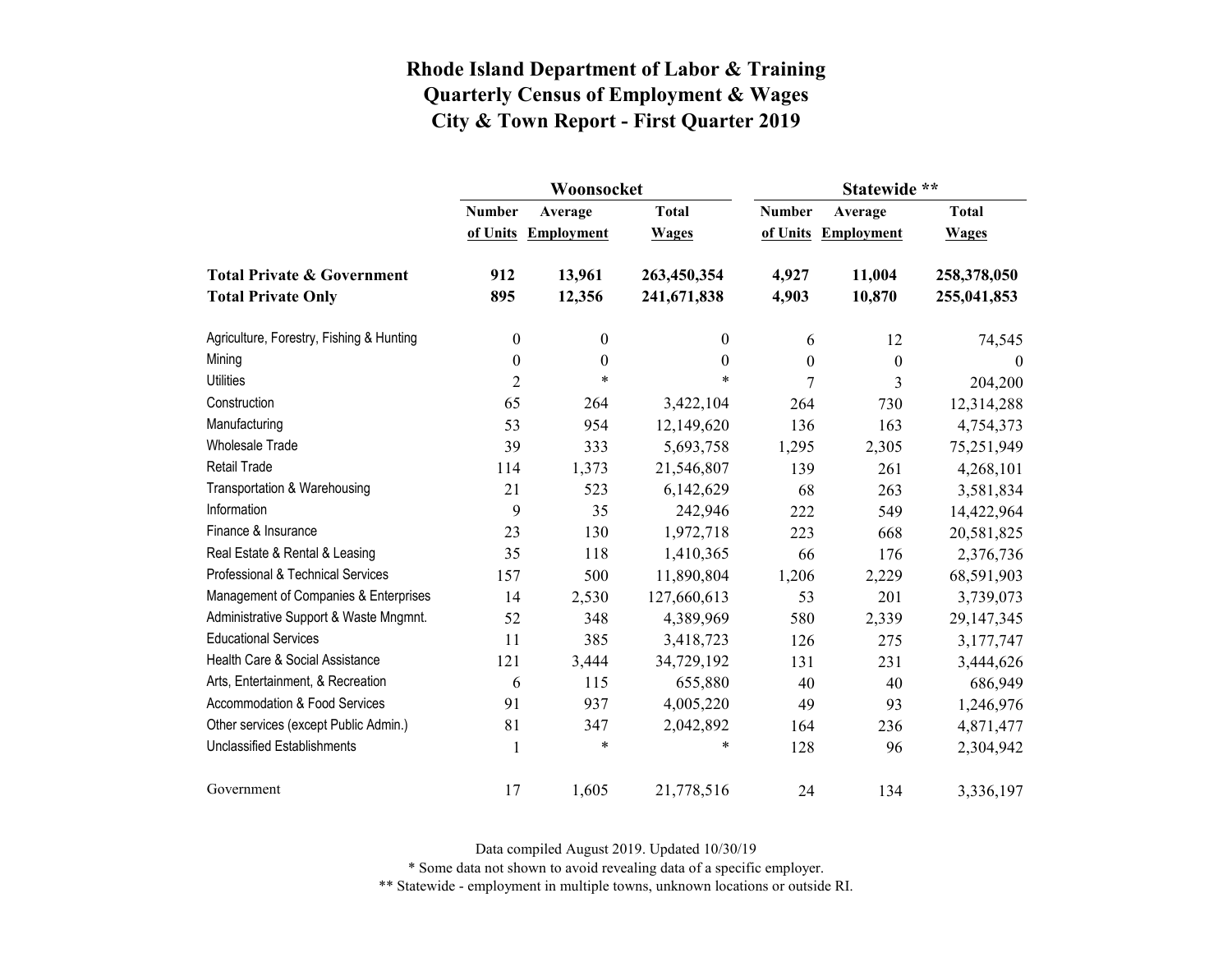|                                          | <b>Bristol County</b> |                   |                  |                | <b>Kent County</b>  |              |               | <b>Newport County</b> |              |  |
|------------------------------------------|-----------------------|-------------------|------------------|----------------|---------------------|--------------|---------------|-----------------------|--------------|--|
|                                          | <b>Number</b>         | Average           | <b>Total</b>     | <b>Number</b>  | Average             | <b>Total</b> | <b>Number</b> | Average               | <b>Total</b> |  |
|                                          | of Units              | <b>Employment</b> | <b>Wages</b>     |                | of Units Employment | <b>Wages</b> | of Units      | <b>Employment</b>     | <b>Wages</b> |  |
| <b>Total Private &amp; Government</b>    | 1,561                 | 13,436            | 144,234,063      | 5,569          | 75,182              | 997,736,120  | 3,396         | 38,564                | 527,095,994  |  |
| <b>Total Private Only</b>                | 1,526                 | 11,332            | 116,387,702      | 5,482          | 67,968              | 884,330,218  | 3,298         | 30,272                | 371,273,346  |  |
| Agriculture, Forestry, Fishing & Hunting | $\overline{2}$        | $\ast$            | $\ast$           | 15             | 34                  | 237,912      | 43            | 148                   | 953,613      |  |
| Mining                                   | $\boldsymbol{0}$      | $\boldsymbol{0}$  | $\theta$         |                | $\ast$              | $\ast$       |               | $\ast$                |              |  |
| <b>Utilities</b>                         |                       | $\ast$            |                  | $\overline{4}$ | 19                  | 369,297      | 6             | 47                    | 1,439,940    |  |
| Construction                             | 189                   | 586               | 7,300,707        | 580            | 3,192               | 46,691,294   | 336           | 1,569                 | 19,839,428   |  |
| Manufacturing                            | 95                    | 1,609             | 19,758,145       | 207            | 5,816               | 123,413,766  | 80            | 2,165                 | 60,523,028   |  |
| Wholesale Trade                          | 91                    | 337               | 7,268,530        | 314            | 2,838               | 52,663,448   | 142           | 480                   | 8,287,117    |  |
| Retail Trade                             | 136                   | 1,149             | 8,210,829        | 634            | 10,967              | 90,571,714   | 423           | 4,016                 | 34,237,230   |  |
| Transportation & Warehousing             | 6                     | 112               | 883,595          | 119            | 3,178               | 34,227,689   | 74            | 536                   | 7,626,400    |  |
| Information                              | 26                    | 80                | 1,541,123        | 71             | 1,242               | 27,509,192   | 53            | 282                   | 6,138,857    |  |
| Finance & Insurance                      | 65                    | 464               | 7,138,263        | 317            | 3,422               | 74,070,040   | 131           | 1,129                 | 24,752,042   |  |
| Real Estate & Rental & Leasing           | 41                    | 108               | 1,235,493        | 213            | 1,459               | 18,006,784   | 115           | 478                   | 5,924,617    |  |
| Professional & Technical Services        | 187                   | 491               | 8,109,457        | 716            | 3,759               | 73,411,083   | 465           | 3,470                 | 62,278,961   |  |
| Management of Companies & Enterprises    | 10                    | 79                | 851,684          | 41             | 2,300               | 67,176,348   | 22            | 503                   | 13,258,017   |  |
| Administrative Support & Waste Mngmnt.   | 104                   | 351               | 3,627,194        | 395            | 3,627               | 30,580,902   | 265           | 960                   | 8,578,636    |  |
| <b>Educational Services</b>              | 39                    | 1,644             | 20,662,449       | 79             | 1,484               | 15,308,012   | 52            | 1,194                 | 13,350,688   |  |
| Health Care & Social Assistance          | 174                   | 1,772             | 15,596,479       | 682            | 12,697              | 163,581,908  | 252           | 4,486                 | 43,487,511   |  |
| Arts, Entertainment, & Recreation        | 41                    | 349               | 2,911,016        | 63             | 637                 | 3,390,455    | 97            | 905                   | 8,157,306    |  |
| Accommodation & Food Services            | 133                   | 1,473             | 6,526,920        | 483            | 8,669               | 42,819,005   | 380           | 6,344                 | 39,654,394   |  |
| Other services (except Public Admin.)    | 186                   | 723               | 4,706,962        | 547            | 2,622               | 20,233,768   | 360           | 1,555                 | 12,745,360   |  |
| <b>Unclassified Establishments</b>       | $\boldsymbol{0}$      | $\boldsymbol{0}$  | $\boldsymbol{0}$ |                | $\ast$              | $\ast$       |               | *                     |              |  |
| Government                               | 35                    | 2,104             | 27,846,361       | 87             | 7,214               | 113,405,902  | 98            | 8,292                 | 155,822,648  |  |

Data compiled August 2019. Updated 10/30/19

\* Some data not shown to avoid revealing data of a specific employer.